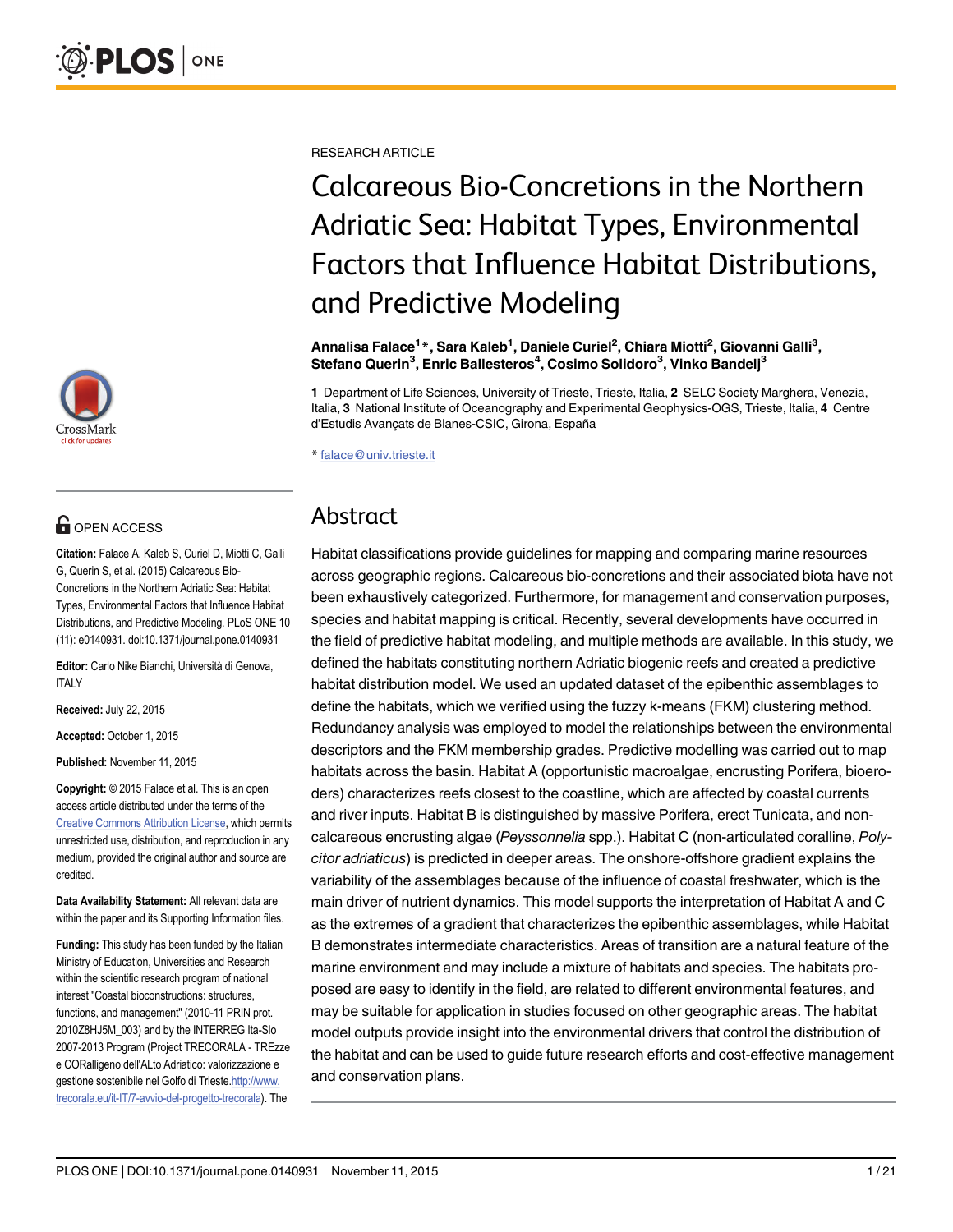<span id="page-1-0"></span>

funders had no role in study design, data collection and analysis, decision to publish, or preparation of the manuscript. Two authors are employed by a commercial company: 'SELC Soc.Coop'. The funder provided support in the form of salaries for DC and CM, but did not have any additional role in the study design, data collection and analysis, decision to publish, or preparation of the manuscript. The specific roles of these authors are articulated in the author contributions' section.

Competing Interests: Two of the authors (DC CM) are employed by a commercial company: 'SELC Soc. Coop'.This does not alter the authors' adherence to PLOS ONE policies on sharing data and materials.

## Introduction

Coralligenous outcrops are among the most diverse and representative Mediterranean benthic ecosystems, and they are produced by the interplay between calcareous organism building processes and physical and biological erosional processes [[1\]](#page-16-0). Several types of coralligenous morphologies have been identified in the literature  $[1–7]$  $[1–7]$  $[1–7]$ . The main recognized morphologies are reef banks, which are flat structures (ranging from 0.5 to 4 m in height) built over more or less horizontal substrates, and coralligenous rims, which are structures that grow on vertical cliffs and are generally located in shallower waters [\[1,7](#page-16-0)–[9\]](#page-16-0).

Most scientists consider coralligenous outcrops to be seascapes or community mosaics rather than a single community. These biogenic structures are complex and contain areas dominated by algae, suspension feeders, borers, or even soft-bottom fauna living in the sediment deposited in cavities and holes [[10](#page-16-0)]. Certain dominant species that characterize the calcareous bio-concretions are long-lived engineering species, which makes this habitat extremely vulnerable to disturbances [\[1,10](#page-16-0)–[12\]](#page-16-0).

Because of their extent, biodiversity, and implications for fisheries and carbon regulation, calcareous biogenic habitats are considered priority habitats at the European and regional levels [[10,13](#page-16-0),[14](#page-16-0)].

Marine habitat classifications are performed to provide standard nomenclature and guidelines for describing, mapping, and comparing marine environments and associated assemblages across geographic regions [[15](#page-16-0)]. Moreover, habitat classifications assist in the management of marine resources and the quantification of ecosystem processes and services at different temporal and spatial scales. Finally, habitats can be used as a surrogate for biodiversity, and they provide guidance for monitoring programs [\[16](#page-16-0)]. For example, the identification of thresholds between the ecological statuses of priority habitats in the European Marine Strategy Framework Directive (MSFD, 2008/56/EC) of "Good" and "Not Good" is based on "Habitat Distribution," "Habitat Extent", and "Habitat Condition."

The geomorphological features of coralligenous build-ups and their associated biota have not been exhaustively categorized. In particular, coralligenous build-ups that occur in areas where boulders are associated with sand and mud, such as in the northern Adriatic Sea to the Apulia region, should be considered a specific type  $[17]$  $[17]$  $[17]$ . According to the European Habitats Directive (92/43/EEC), the marine rocky outcrop classification is included in the Annex I habitat types as "1170-Reefs" (36). In the context of the Barcelona Convention (UNEP/OCA/ MED WG149/5 Rev. 1, 2006), which is an elaboration of the CORINE biotopes nomenclature  $[18]$ , coralligenous biocoenosis (IV.3.1) is included within the circalittoral hard beds and rocks categories and contains 15 different facies [\[10\]](#page-16-0). Finally, according to the MSFD, coralligenous biocoenoses fall into the categories "Facies and associations of coralligenous biocoenosis (III.6.1.35)" and "Shallow sublittoral rock and biogenic reef". However, these bulk categories are not appropriate for management purposes because they each encompass a large range of biogenic natural habitats that can differ significantly in their ecological and conservation features [\[19](#page-17-0)]. Europe generally employs the European Nature Information System (EUNIS) habitat classification scheme ([[20\]](#page-17-0); [http://eunis.eea.europa.eu\)](http://eunis.eea.europa.eu/); however, the development of the marine EUNIS classification is primarily based on Atlantic ecosystems, whereas Mediterranean ecosystems are roughly incorporated into the EUNIS list using habitats from the Barcelona Convention. Thus, coralligenous habitats are currently classified as "A4.26: Mediterranean coralligenous communities moderately exposed to hydrodynamic action" and "A4.32: Mediterranean coralligenous communities sheltered from hydrodynamic action" in the EUNIS system.

Despite their ecological, aesthetic, and economic value, complete and up-to-date baseline information on coralligenous outcrops is not available  $[11]$  $[11]$ , and most of the current information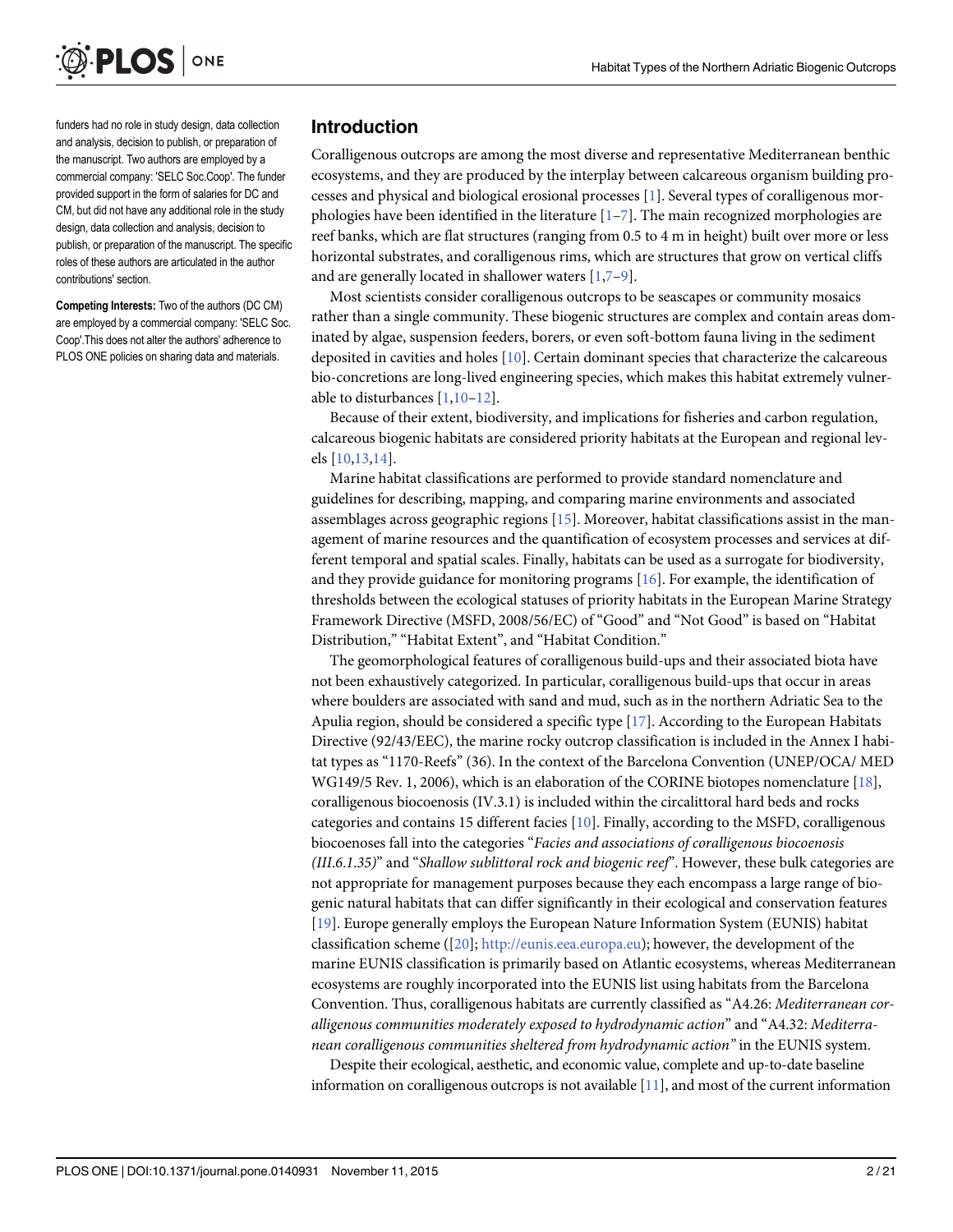is derived from the western Mediterranean [\[14](#page-16-0)], where coralligenous outcrops are unlikely to occur in sedimentary zones, enclosed estuarine environments, and sandy areas with low salinities, such as river mouths [[14](#page-16-0)]. However, hundreds of calcareous bio-concretions are scattered on the muddy-detritic bottom of the northern Adriatic Sea. These biogenic outcrops are considered to have a significant degree of similarity with coralligenous outcrops [[21](#page-17-0)] [[22](#page-17-0)] [\[23\]](#page-17-0), although their composition and overall structure show striking differences [\[23\]](#page-17-0), and according to the EUNIS classification, they should be classified as a different habitat.

The increasing awareness of the importance and fragility of these habitats has led to global efforts to conserve these ecosystems according to several legally binding or voluntary international initiatives. For environmental research, resource management, and conservation planning, mapping is critical, although it is not an easy task in marine habitats that might be distributed over hundreds of square kilometers. In recent decades, many developments have occurred in the field of species and habitat distribution modeling, and multiple methods are now available [[24,25\]](#page-17-0). The construction of a geographical distribution model requires observations of species/habitat occurrences and environmental variables that are considered to influence habitat suitability [[26](#page-17-0)]. The quantification of such species–environment relationships represents the foundation used to predict the likelihood of a species occurring at a given location [[25](#page-17-0)].

Currently, predictive habitat modeling is performed at regional or global scales and appears to be a cost-effective method of identifying the location of vulnerable marine habitats, such as coralligenous reefs, although this modeling does not provide habitat maps. Predictive habitat modeling provides insight into the environmental drivers that control the distribution of vulnerable marine habitats and can be used to guide research efforts [\[14](#page-16-0)[,27,28\]](#page-17-0).

In this study, we intend to provide (1) a definition of the different habitats constituting northern Adriatic biogenic reefs, (2) an assessment of the main physical and environmental variables accounting for their distribution and (3) a predictive habitat map to indicate the occurrence of biogenic reef habitats in the northern Adriatic Sea.

#### Material and Methods

#### Study area

The northern Adriatic Sea is the most dynamic sub-basin of the Mediterranean Sea [\[29,30\]](#page-17-0), and it is characterized by strong river runoff and wide seasonal and interannual variability in temperature and salinity. The Adriatic Sea is surrounded by mainland areas that exhibit sharp contrasts in tectonism, topography, climate, and fluvial inputs. Northwestern Adriatic shores are sedimentary and contain a continuous line of coastal lagoons. The water density gradient between the northern and the southern Adriatic Sea is the most important factor that triggers the movement of water in a primarily counterclockwise current that flows down to the Otranto Strait and into the Mediterranean Sea [[31\]](#page-17-0). River discharges show a remarkable seasonality, with the highest flow rates usually occurring in late spring and autumn. The concentration of inorganic nutrients is highly variable and is mainly related to river inputs [\[32\]](#page-17-0).

From the Gulf of Trieste to the Po River delta, biogenic outcrops, locally known as "tegnue" or "trezze", are scattered on the soft bottom, and they were first identified as beachrocks  $[33 [33 [33-$ [36\]](#page-17-0). Recent studies have related their genesis to seeping methane, cementation, and lithification processes [[37](#page-17-0)–[41](#page-17-0)]. These rocky outcrops are "calcareous bio-concretions" derived from the building action of calcareous organisms on hard substrata of diverse geological origins. The origins of the complex primary substrata consist of a carbonatic conglomeration of sandy sediments mixed with shells and other exoskeletons. The buildup process may be accelerated by the seepage of methane through the sediments and by subtidal freshwater streams  $[40]$  $[40]$ . The

<span id="page-2-0"></span>**PLOS I** 

ONE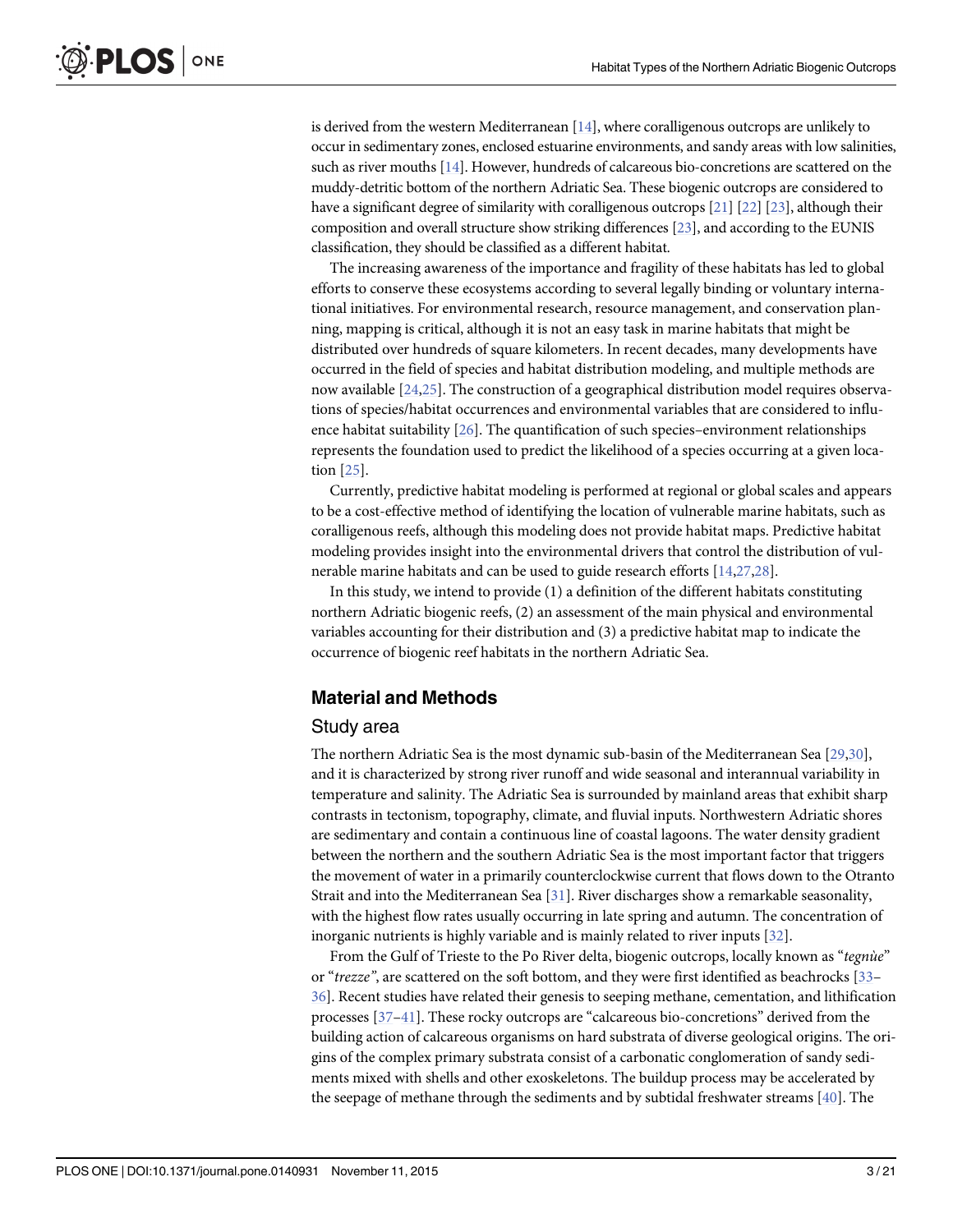

Fig 1. Occurrences of the 3 habitat typology outcrops across the northern Adriatic Sea (original copyright 2015).

<span id="page-3-0"></span>**PLOS** ONE

calcareous bio-concretions display a broad range of geomorphologies and extend from a few to several thousands of square meters. The offshore bio-concretions situated in front of the Venice Lagoon are sloped and stretch parallel to the coast. Several outcrops show large horizontal surfaces, whereas others are composed of scattered conglomerates of small rocks. The surrounding sea floor is mainly detritic because it accumulates skeletons of species growing either in the sediment or in the neighboring outcrops.

# Habitat typology

We used an updated spatial dataset based on information provided by peer-reviewed articles, regional, national, and international reports and by recently unpublished data obtained by the authors to produce an overview of the epibenthic assemblages associated with the northern Adriatic calcareous bio-concretions. Data on macroalgal assemblages were obtained from studies performed over an approximately 30-year period [[22,23](#page-17-0),[42](#page-18-0)–[47\]](#page-18-0) as well as from recent studies. Data on benthic invertebrates were obtained from peer-reviewed articles [\[21,22,](#page-17-0)[48](#page-18-0)–[52](#page-18-0)] and national unpublished reports [[53](#page-18-0)–[55\]](#page-18-0).

Habitat typology was established by expert judgment based on knowledge of the assemblages and the updated dataset. This typology was then verified on a large scale using 33 outcrops for which comparable data were available (Fig 1).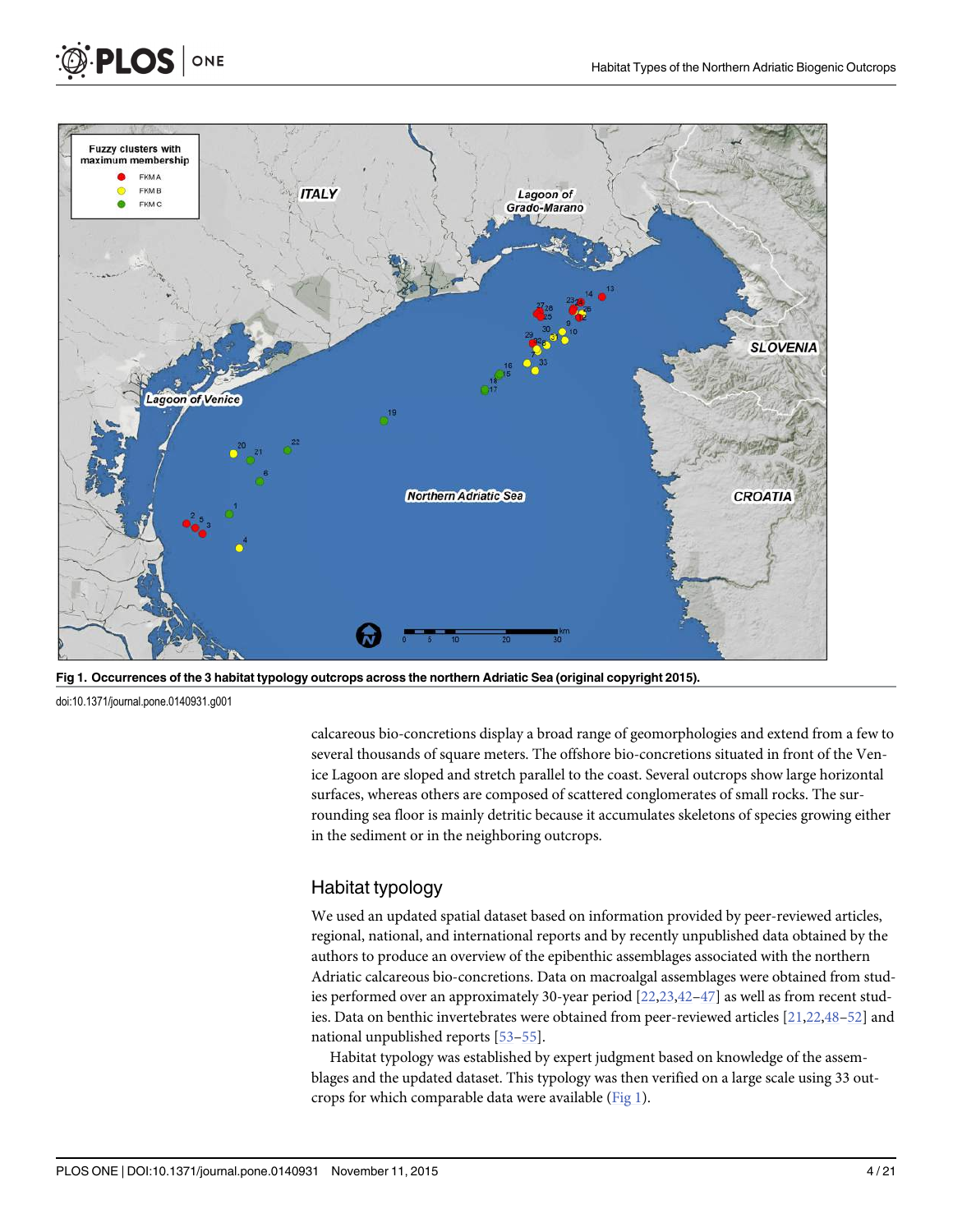Table 1. Environmental descriptors, measurement units, and data sources. All of the variables except depth were extracted at the surface and the bottom.

| <b>ACRONYM</b> | <b>VARIABLE</b>                                                   | <b>UNITS OF</b><br><b>MEASURE</b> | Data source                                             |
|----------------|-------------------------------------------------------------------|-----------------------------------|---------------------------------------------------------|
| <b>TEMP</b>    | Water temperature (surface and bottom, median and range)          | $^{\circ}C$                       | Solidoro et al. (2009); ARPA Veneto; ARPA<br><b>FVG</b> |
| <b>SAL</b>     | Salinity (surface and bottom, median and range)                   |                                   | Solidoro et al. (2009); ARPA Veneto; ARPA<br>FVG;       |
| <b>DOX</b>     | Dissolved oxygen (surface and bottom, median and range)           | mL $L^{-1}$                       | Solidoro et al. (2009); ARPA Veneto                     |
| <b>AMON</b>    | Ammonium concentration (surface and bottom, median and<br>range)  | umol $L^{-1}$                     | Solidoro et al. (2009); ARPA Veneto; ARPA<br><b>FVG</b> |
| <b>NTRA</b>    | Nitrate concentration (surface and bottom, median and range)      | $µmol$ $L^{-1}$                   | Solidoro et al. (2009); ARPA Veneto; ARPA<br><b>FVG</b> |
| <b>PHOS</b>    | Phosphate concentration (surface and bottom, median and<br>range) | umol $L^{-1}$                     | Solidoro et al. (2009); ARPA Veneto; ARPA<br><b>FVG</b> |
| <b>CPHL</b>    | Chlorophyll a (surface and bottom, median and range)              | $\mu$ g L <sup>-1</sup>           | Solidoro et al. (2009); ARPA Veneto; ARPA<br><b>FVG</b> |
| Vmean          | Mean velocity (surface and bottom)                                | $m s-1$                           | Ocean circulation model                                 |
| Vmax           | Max velocity (surface and bottom)                                 | $m s-1$                           | Ocean circulation model                                 |
| Depth          | Bottom depth                                                      | m                                 | GEBCO 30 arc-second grid http://www.gebco.<br>net/      |

doi:10.1371/journal.pone.0140931.t001

<span id="page-4-0"></span> $\mathsf{PLOS}\!\mid\! \mathsf{one}$ 

## Fuzzy clustering methods

To evaluate the habitat typology produced through "a priori expert judgment," we used the fuzzy k-means (FKM) clustering method [\[56\]](#page-18-0) and performed the clustering with the parameter of fuzziness set to 2 and the number of random initializations set to 1000. All FKM calculations were performed using the fclust package for R [[57\]](#page-18-0).

#### Environmental database

Data on water temperature, salinity, dissolved oxygen and chlorophyll a, and ammonium, nitrate and phosphate concentrations were extracted from the dataset of vertical seawater profiles collected by i) Solidoro et al. [\[58\]](#page-18-0) from 1986–2006; ii) the Regional Water Authority (ARPA Veneto, 1985–2004) in monthly or biweekly measurements performed along 20 transects orthogonal to the Veneto coast and extending offshore up to 5 nautical miles; and iii) the Regional Water Authority (ARPA-FVG, 2009–2012) in monthly measurements performed at 21 monitoring stations along the Friuli-Venezia Giulia coastline (Table 1). The surface (shallowest record) and bottom (deepest record) values of all variables were extracted for winter (January, February, and March), spring (April, May, and June), summer (July, August, and September) and autumn (October, November, and December).

A minimum depth of 5 m was imposed for the bottom values. We calculated the median seasonal values of each parameter on a 2.5 x 2.5 km grid, and we calculated a yearly median only if data were present for all 4 seasons to prevent biases caused by different sampling efforts in different seasons. Because the data were spatially sparse and a number of grid cells were left empty, we extrapolated information to grid cells without data by means of the moving window method [[58](#page-18-0)]. For each cell, the median for at least 10 data points within the surrounding cells in a search radius of 20 km was calculated to determine the missing temperature, salinity, and chlorophyll a values. For the remaining variables, we used a search radius of 30 km and at least 6 data points. The same procedures were applied to derive ranges of variation between the 95<sup>th</sup> and 5<sup>th</sup> percentiles of distribution for each parameter at the surface and the bottom. We used the  $95<sup>th</sup>$  and  $5<sup>th</sup>$  percentiles instead of the absolute maximum and minimum values,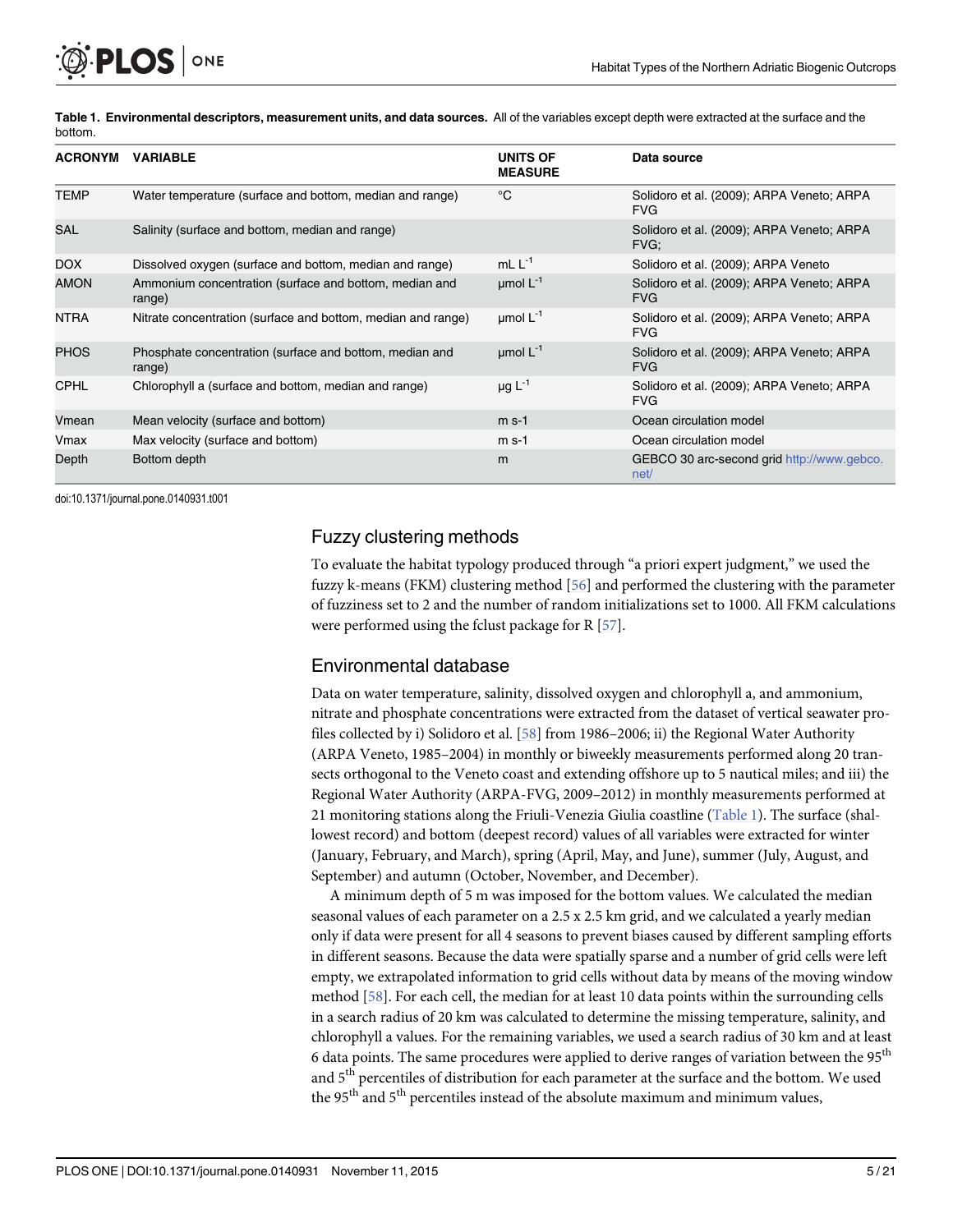<span id="page-5-0"></span>respectively, to prevent occasional extreme data from biasing the range calculations. The gridded results of the median and value ranges for each surface and bottom variable were exported and geo-referenced as geographic information system (GIS) raster layers.

Hydrodynamic data were extracted from a high-resolution numerical model of the northern Adriatic Sea. The simulation was performed by customizing the MITgcm (Massachusetts Institute of Technology general circulation model), which is a three-dimensional, finite-volume general circulation model. The numerical experiment presents a higher resolution (4-fold higher, which is ~750 m in the horizontal direction) version of the simulation described in Querin et al. [\[59\]](#page-18-0), and it is focused on the northern Adriatic Sea for the year 2008. The computational grid is composed of 30 vertical levels. The model neglects tides and short gravity waves (wind waves). For the bottom velocities, we sampled the first grid elements above the deepest cells to produce a fully developed velocity field and avoid boundary layer effects at the bottom. The velocities were averaged over a 2.5 x 2.5 km grid and then geo-referenced as GIS raster layers.

For the bathymetry, we downloaded the GEBCO 30 arc-second grid from the General Bathymetric Chart of the Ocean (GEBCO 2014. Database: GEBCO\_2014 Grid version 20150318; <http://www.gebco.net/>) and extracted data at the coordinates of the outcrops as well as data on the 2.5 x 2.5 km grid to ensure consistency among the explanatory variables.

All of the GIS computations were performed using QGIS [\[60](#page-18-0)].

#### Direct gradient analysis method

A redundancy analysis (RDA)  $[61,62]$  $[61,62]$  $[61,62]$  was used to model the relationship between the environmental descriptors and the FKM membership grades  $[63]$  $[63]$ . The biotic data table was transformed using the Hellinger transformation [[64\]](#page-18-0) prior to performing the RDA to avoid the species abundance paradox [[65](#page-18-0)].

The number of environmental predictors was the same as the number of samples; therefore, an RDA with all of the environmental variables would not be constrained. Furthermore, it has been shown that explained variance continues to increase when including variables, even if they are random or insignificant [[66](#page-18-0)[,67](#page-19-0)]. To reduce the number of explanatory variables while still preserving their explanatory power, we chose a two-step procedure and divided the explanatory variables into 3 subsets: a subset including the median and value ranges for 7 water quality parameters at the surface; a subset including the median and value ranges for 7 water quality parameters at the bottom subset; and a hydrodynamic subset including values for 4 variables. For each of these subsets, an RDA was performed, the axes were tested for significance, and the significant explanatory variables were selected by forward selection using a double stopping criterion [\[68](#page-19-0)]. The significant explanatory variables of each subset were then used along with the depth values as the explanatory variables of the final RDA model. Variation partitioning [[69](#page-19-0)] was applied to the 3 groups of variables and the depth values in the final RDA model to study their mutual relationships.

To predict the fuzzy cluster membership grades over a grid covering the Italian sector of the northern Adriatic, we applied canonical coefficients from the final RDA model to the values of the selected environmental variables in each of the 2.5 x 2.5 km bins. The results were projected in GIS as geo-referenced raster maps.

All of the analyses were performed using the vegan  $[70]$ , ade4  $[71]$  $[71]$  and packfor  $[72]$  packages for R.

### Results and Discussion

#### Habitat classification

Biodiversity. Most of the studies conducted on the epibenthic assemblages of the northern Adriatic bio-concretions are qualitative. Only the most recent research ( $[22,23,51]$  $[22,23,51]$  $[22,23,51]$ ;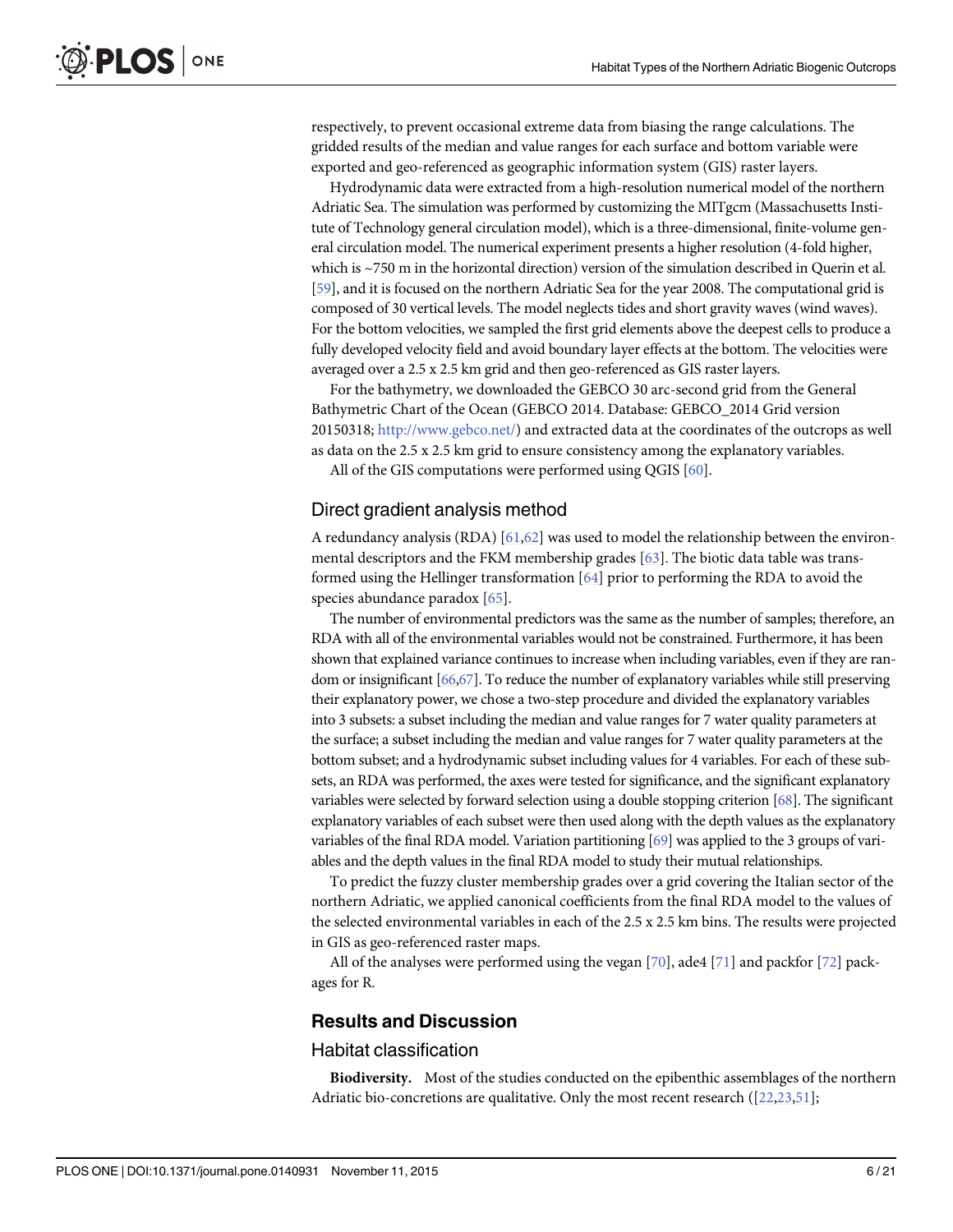<span id="page-6-0"></span>**PLOS** I ONE

> unpublished data) has reported quantitative data, although these studies are generally restricted to small or medium spatial scales or consider the flora and fauna separately. A total of 573 taxa have been reported, which includes a relatively high number of macroalgae (191 taxa) ([S1](#page-15-0) [Checklist\)](#page-15-0) considering the biogeographical context and the dispersal of outcrops on muddy sandy bottoms far from coastal sources of spores and propagules. More shallow bio-concretions are mainly characterized by taxa that are widespread in nearby lagoons [\[73](#page-19-0)–[78\]](#page-19-0) and the Gulf of Trieste shoreline [[79](#page-19-0)], and they include turf-forming or laminar taxa. All of the calcareous species of macroalgae, which are acknowledged as the most important coralligenous bioconstructors [\[80](#page-19-0)–[82\]](#page-19-0), have been reported, even if most have low coverage. The highest coverage of bioconstructors, particularly Lithophyllum incrustans and Mesophyllum spp., is found on the outcrops located at a depth of  $23-25$  m and at a distance  $>10$  km from the coast. However, a number of common coralligenous taxa  $[10]$  are found in low amounts or at extremely rare frequencies (i.e., Palmophyllum crassum, Flabellia petiolata, Halimeda tuna). The most numerous of the 382 animal taxa are Mollusca (107 taxa), Polychaeta (92 taxa), Porifera (59 taxa), and Crustacea (50 taxa) [\(S2 Checklist\)](#page-15-0). Most of these epibenthic invertebrates are filter feeders. The high number of Porifera appears to be a common feature of eastern Mediterranean coralligenous assemblages, which is most likely because of the absence of alcyonarians and gorgonians  $[83]$  $[83]$ . The "large animal builders" (sensu,  $[82]$  $[82]$ ) reported here include the Serpulidae Serpula vermicularis and Serpula concharum, the Vermetidae Thylacodes arenarius, and the Anthozoa Leptopsammia pruvoti, Caryophyllia inornata, and Caryophyllia smithii. Cladocora caespitosa is rare on Italian outcrops, whereas it is an important builder in Slovenia [\[84](#page-19-0)]. On the Veneto outcrops, the fossil record testifies to the historical relevance of this bioconstructor [[46](#page-18-0)]. The most common animals with "reduced builder activity" (sensu, [\[82\]](#page-19-0)) are the Serpulidae Hydroides spp. and the Verrucidae Verruca stroemia. Finally, the "agglomerative builders" (sensu, [[82](#page-19-0)]) include the Anthozoa Epizoanthus arenaceus and the Demospongia Geodia cydonium. Another characteristic feature of these northern Adriatic outcrops is the absence of large Bryozoa (i.e., Margaretta cereoides, Cellaria salicornioides, Pentapora fascialis, and Reteporella grimaldii), which are abundant in Mediterranean coralligenous environments. In the bioconstruction buildup an important counterpart to the biological carbonate deposition is the bioeroders activity [\[85\]](#page-19-0). A total of 11 bioeroders were found, which include 4 Porifera, 1 Sipuncula, 4 Bivalvia, and 2 Polychaeta ([S2 Checklist](#page-15-0)). Cliona viridis and Cliona celata are the more common taxa, whereas Cliona rhodensis and Cliona thoosina were only found by Ponti et al. [\[22\]](#page-17-0). Microborers (i.e., fungi and cyanobacteria) have not been considered, whereas among the macroborers, the most frequent were the Mollusca Hiatella arctica, Rocellaria dubia, Lithophaga lithophaga, and Petricola lithophaga.

> The most frequent and widespread taxa found on the northern Adriatic calcareous bio-concretions are reported in [Table 2](#page-7-0).

Habitat types. According to expert judgment, 3 dominant epibenthic assemblages have been distinguished ([Fig 2](#page-8-0)).

The first group of reefs (Habitat A) is distinguished by opportunistic and tolerant macroalgal species that are resistant to mud and organic matter (i.e., turf-forming algae such as Cladophora sp., Antithamnion sp., and Pseudochlorodesmis furcellata); encrusting Porifera [i.e., Antho (Antho) inconstans, Dictyonella incisa and Mycale (Mycale) massa]; and bioeroders (i.e., Cliona spp. and Rocellaria dubia). A second group of reefs (Habitat B) is dominated by massive Porifera (i.e., Chondrosia reniformis, Tedania anhelans, and Ircinia variabilis); erect Tunicata (Aplidium conicum and Aplidium tabarquensis); and non-calcareous encrusting algae (Peyssonnelia spp.). The third group of reefs (Habitat C) is located in deep offshore waters and is dominated by non-articulated calcareous macroalgae and, to a lesser extent, by the tunicate Polycitor adriaticus.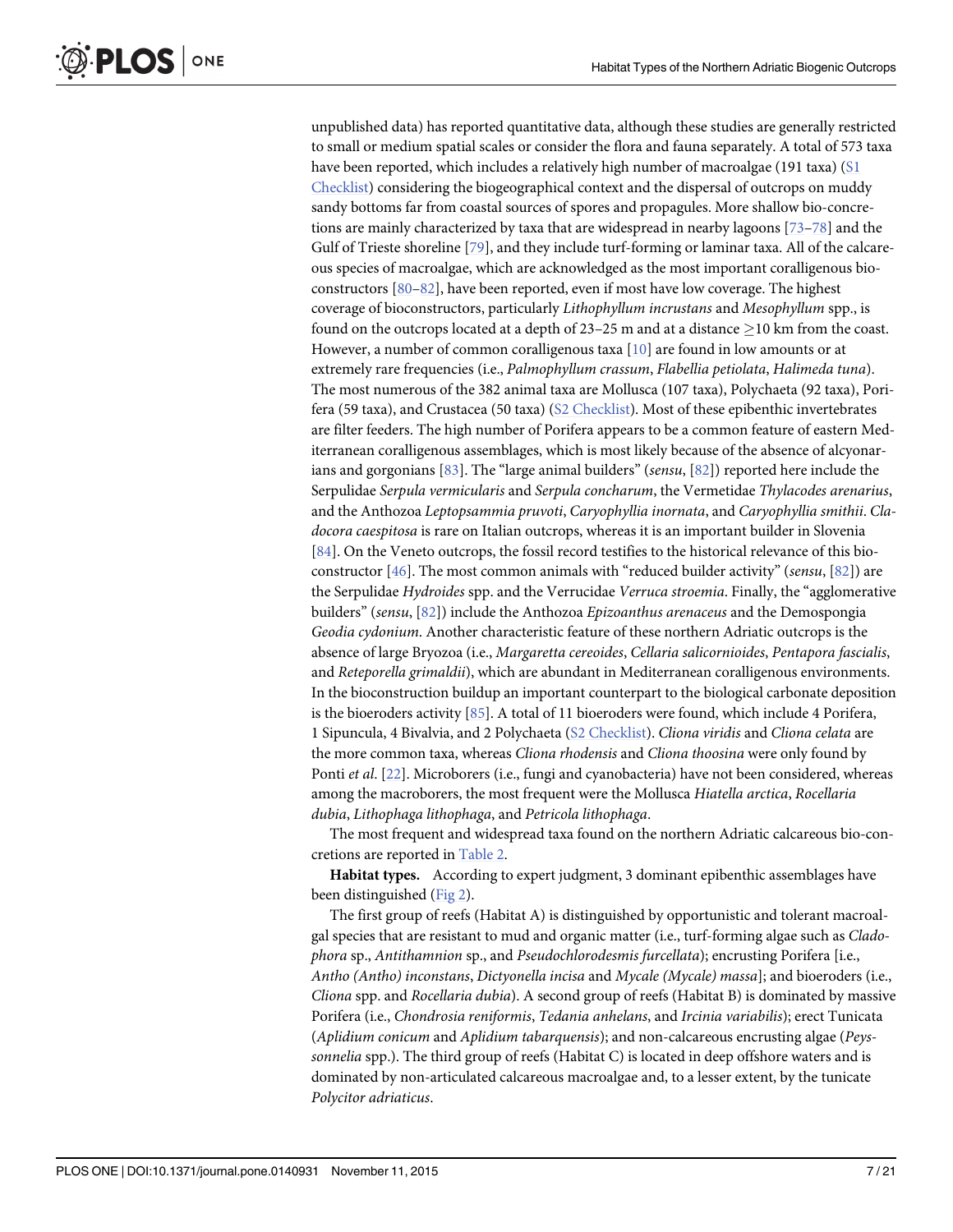<span id="page-7-0"></span>

| Macroalgae      | Aglaothamnion spp.            |                  | Suberites domuncula              |
|-----------------|-------------------------------|------------------|----------------------------------|
|                 | Cladophora spp.               |                  | Tedania (Tedania) anhelans       |
|                 | Cryptonemia lomation          |                  | Tethya aurantium                 |
|                 | Dasya spp.                    | Anthozoa         | Cereus pedunculatus              |
|                 | Dictyota dichotoma            |                  | Cerianthus membranaceus          |
|                 | Gracilariopsis longissima     |                  | Cornularia cornucopiae           |
|                 | Halymenia floresii            |                  | Epizoanthus spp.                 |
|                 | Halopteris filicina           | <b>Mollusca</b>  | Arca noae                        |
|                 | Lithophyllum spp.             |                  | Bolma rugosa                     |
|                 | Lithothamnion spp.            |                  | Calliostoma zizyphinum           |
|                 | Mesophyllum macroblastum      |                  | Haliotis tuberculata             |
|                 | Nitophyllum punctatum         |                  | Hiatella arctica                 |
|                 | Peyssonnelia spp.             |                  | Ostrea edulis                    |
|                 | Pseudochlorodesmis furcellata |                  | Rocellaria dubia                 |
|                 | Rhodophyllis divaricata       | <b>Crustacea</b> | Dromia personata                 |
|                 | Rhodymenia ardissonei         |                  | Homarus gammarus                 |
|                 | Scinaia complanata            | Echinodermata    | Holothuria (Holothuria) tubulosa |
|                 | Taonia atomaria               |                  | Ocnus planci                     |
|                 | Zanardinia typus              |                  | Ophiothrix fragilis              |
| <b>Porifera</b> | Antho (Antho) inconstans      |                  | Sphaerechinus granularis         |
|                 | Aplysina aerophoba            | <b>Tunicata</b>  | Aplidium spp.                    |
|                 | Axinella spp.                 |                  | Cystodytes dellechiajei          |
|                 | Chondrosia reniformis         |                  | Microcosmus vulgaris             |
|                 | Cliona viridis                |                  | Phallusia spp.                   |
|                 | Dictyonella incisa            |                  | Polycitor adriaticus             |
|                 | Dysidea spp.                  | Polychaeta       | Sabella spallanzanii             |
|                 | Geodia cydonium               |                  | Serpula spp.                     |
|                 | Ircinia variabilis            |                  | Spirobranchus triqueter          |
|                 | Sarcotragus spinosulus        |                  |                                  |

#### [Table 2.](#page-6-0) Common and abundant taxa on northern Adriatic calcareous bio-concretions.

doi:10.1371/journal.pone.0140931.t002

#### Fuzzy clustering

A comparison between the FKM results and the reef types based on expert knowledge is consistent [\(Table 3](#page-9-0)). Only 5 sites (ChioL2, Lastre, Corvine, Nordalti, and TR2-Pinnacoli) are assigned to a different type by the FKM cluster with the highest fuzzy membership. In all these cases, the expert type assignation is more "conservative" ( $Fig 2$ ) compared with that of the FKM, i.e., the sites that were assigned by expert knowledge fell in the category immediately below the maximum membership category assigned by the FKM. Furthermore, two of these mismatches occur for sites that the FKM assigned high levels of fuzziness (ChioL2 and Nordalti). Thus, the three FKM clusters have been renamed according to the expert typology. High fuzziness levels, i.e., no membership >0.50, is observed in one-third of the studied sites. Among the remaining sites, 8 have FKM\_A>0.50, 7 have FKM\_B>0.50, and 8 have FKM\_C>0.50. The FKM\_B cluster shows the most restricted membership range (min 0.14 –max 0.60); however, both the FKM\_A (0.07–0.70) and FKM\_C (0.11–0.78) clusters clearly prevail at certain sites, while they show low membership values at other sites. These results supports the interpretation of the FKM\_A and FKM\_C clusters as the extremes of a gradient that characterizes the epibenthic assemblages on the outcrops. There is also a difference in the mean depth of the reefs of each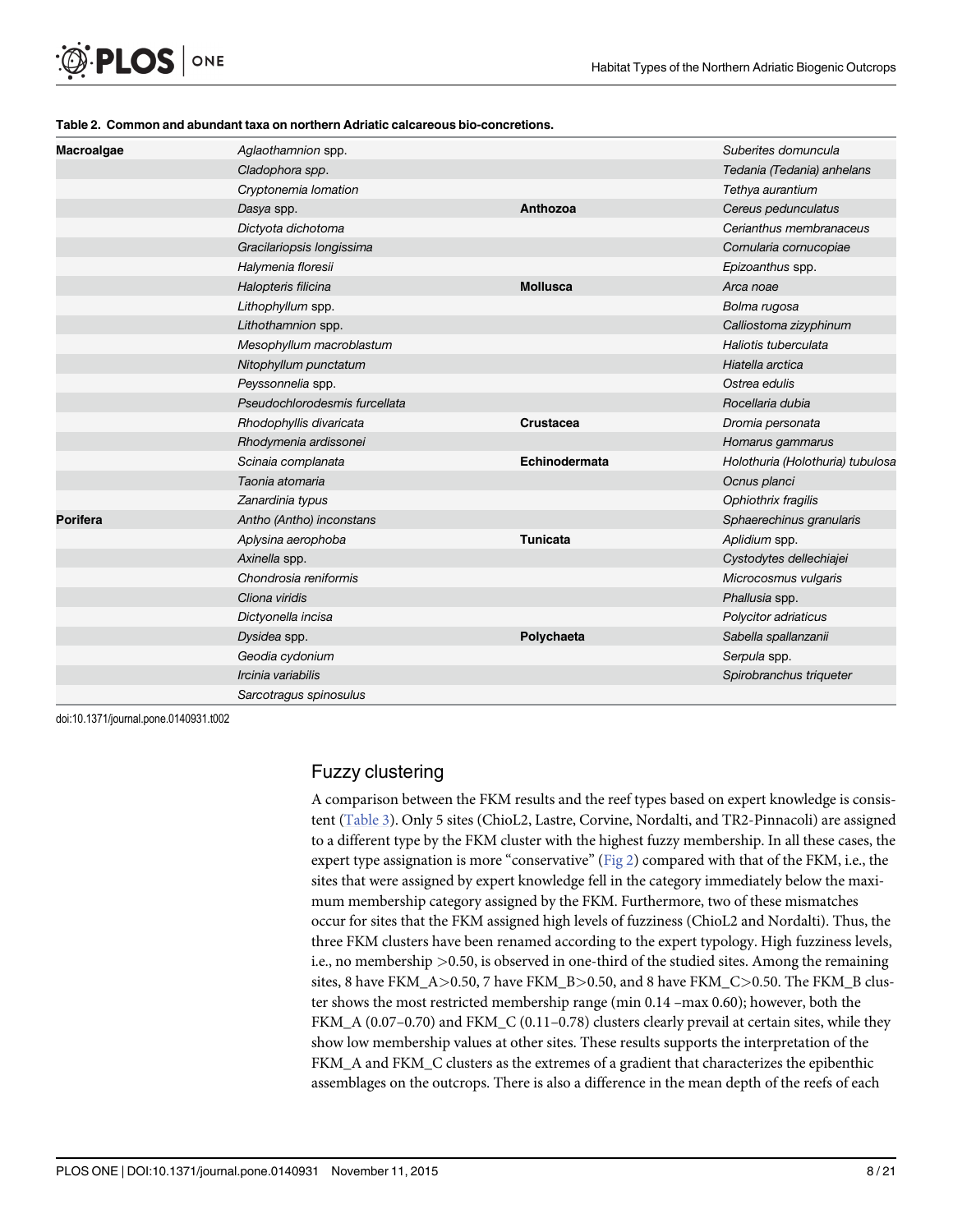

[Fig 2. D](#page-6-0)ominant epibenthic assemblages of calcareous bio-concretions (Habitat A, Habitat B, and Habitat C) (original copyright 2015).

doi:10.1371/journal.pone.0140931.g002

cluster; the FKM\_A and FKM\_B clusters are found in shallower waters (17.6 m and 18.0 m, respectively), whereas the FKM\_C reefs are found in deeper areas (22.6 m).

#### Direct gradient analysis according to the RDA

The surface chemical-physical model constructed with 14 variables (the median and value ranges for the surface TEMP, SAL, DOX, NTRA, AMON, PHOS, DOX, and CPHL) had an adjusted  $R^2$  [[68,86](#page-19-0)] of 0.78 (0.63 on the first axis, 0.15 on the second axis, both p<0.001, 999 permutations). Many of the variables were not statistically significant because they presented high collinearity. The forward selection only retained four variables (PHOS, SAL, CPHL, and value range for CPHL) and had an adjusted  $R^2 = 0.67$  and first axis  $R^2 = 0.60$  (both axes p<0.01, 999 permutations) [\(S1 Fig](#page-15-0)).

The bottom chemical-physical RDA of 14 variables (the median and value ranges for the bottom TEMP, SAL, DOX, NTRA, AMON, PHOS, DOX, and CPHL) had an adjusted  $R^2$  of 0.58. The majority of the variance was explained by the first axis (0.49), although both axes were significant  $(p<0.001, 999$  permutations). The forward selection only retained two variables (value ranges for TEMP and PHOS). The reduced model explained 0.58 of the variance on the first axis and 0.05 of the variance on the second axis (both axes  $p<0.05$ , 999 permutations)  $(S2$  Fig).

The hydrodynamic model was built with all 4 hydrodynamic variables (Vmean and Vmax of the surface and bottom). The adjusted  $R^2$  was 0.23 on the only significant axis (p<0.001, 999 permutations). The forward selection retained only the two surface velocities, and the adjusted  $R<sup>2</sup>$  was 0.26 on the only significant axis (p<0.001, 999 permutations) [\(S3 Fig](#page-16-0)).

The final RDA was built using the selected variables of the three RDA subsets: the median surface PHOS, SAL, and CPHL; value ranges for the surface CPHL; and value ranges for the

<span id="page-8-0"></span>PLOS ONE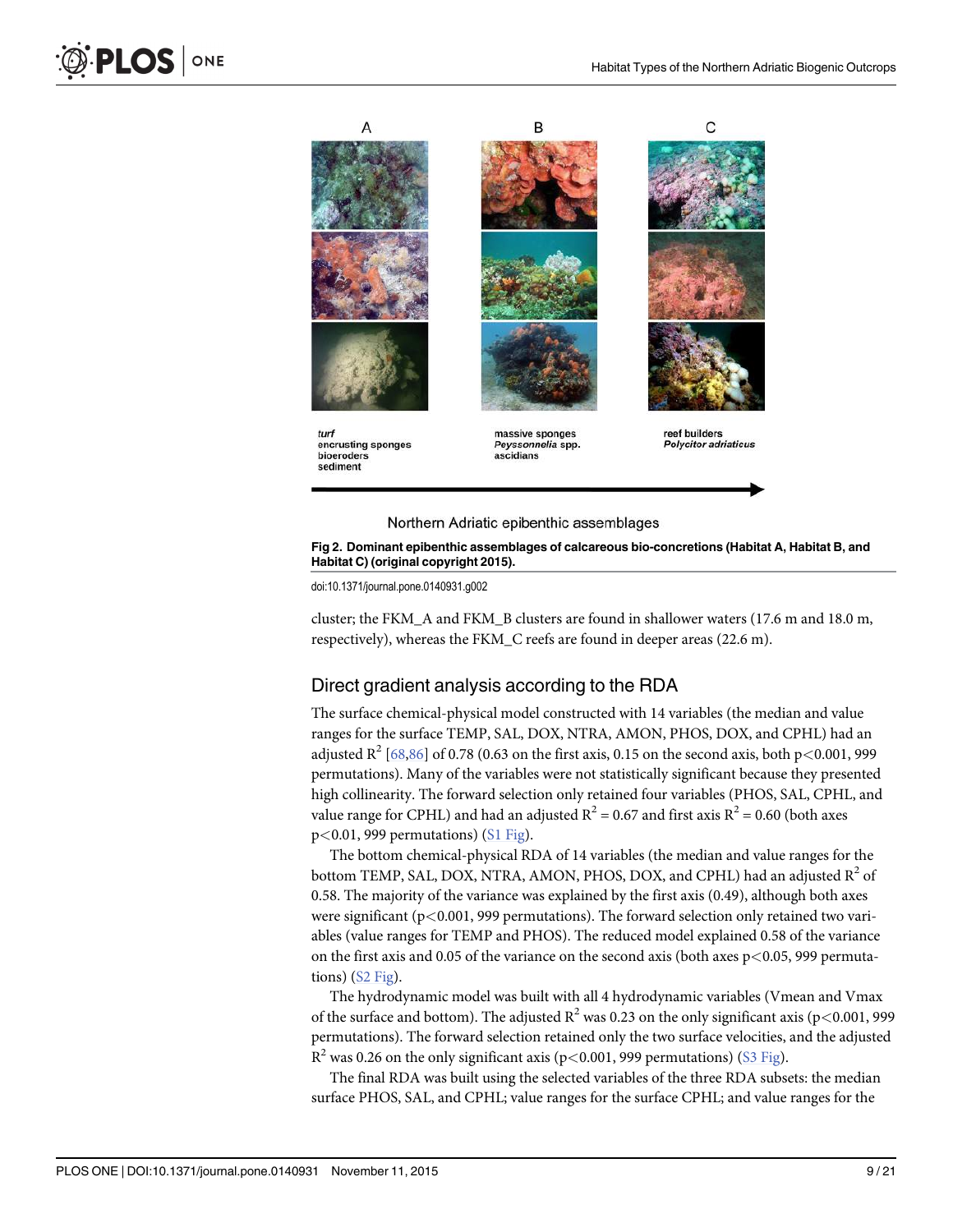<span id="page-9-0"></span>

[Table 3.](#page-7-0) Results of the FKM membership grades (FKM\_A, FKM\_B, and FKM\_C) and habitat typology (Typ) to which the outcrop has been assigned based on expert knowledge (Habitats A, B, and C). The mismatches between the expert typology and the FKM results are in bold.

| <b>STATION</b>     | <b>Typ</b>   | FKM_A | FKM_B | FKM_C |
|--------------------|--------------|-------|-------|-------|
| ChioL1             | $\mathsf C$  | 0.13  | 0.39  | 0.48  |
| ChioS1             | $\mathsf A$  | 0.61  | 0.25  | 0.14  |
| ChioS3             | $\sf A$      | 0.49  | 0.30  | 0.21  |
| ChioL <sub>2</sub> | $\, {\bf B}$ | 0.24  | 0.32  | 0.44  |
| ChioS2             | A            | 0.41  | 0.35  | 0.24  |
| ChioL3             | $\mathsf C$  | 0.20  | 0.33  | 0.46  |
| TR12-Nicola        | $\sf B$      | 0.19  | 0.49  | 0.32  |
| <b>TR13</b>        | $\sf B$      | 0.19  | 0.54  | 0.28  |
| TR14-Misto         | $\sf B$      | 0.19  | 0.52  | 0.29  |
| TR3-Spari          | $\, {\bf B}$ | 0.23  | 0.49  | 0.29  |
| TR <sub>4</sub>    | $\sf B$      | 0.30  | 0.47  | 0.22  |
| SanPietro          | $\sf B$      | 0.22  | 0.60  | 0.17  |
| Menegh             | A            | 0.70  | 0.19  | 0.11  |
| Meneghel           | $\mathsf A$  | 0.70  | 0.19  | 0.11  |
| Strucolo           | $\mathsf C$  | 0.10  | 0.21  | 0.69  |
| Gubana             | $\mathsf C$  | 0.08  | 0.15  | 0.77  |
| Colomba            | $\mathsf C$  | 0.07  | 0.14  | 0.78  |
| Colomba2           | $\mathsf C$  | 0.11  | 0.20  | 0.69  |
| Cerniotta          | $\mathsf C$  | 0.09  | 0.17  | 0.74  |
| Lastre             | $\, {\bf B}$ | 0.18  | 0.32  | 0.51  |
| Pivetta            | $\mathsf C$  | 0.16  | 0.29  | 0.55  |
| Tartaruga          | $\mathsf C$  | 0.15  | 0.26  | 0.59  |
| Amerigo            | A            | 0.54  | 0.32  | 0.14  |
| Corvine            | A            | 0.37  | 0.50  | 0.13  |
| NordAlti           | A            | 0.40  | 0.44  | 0.16  |
| Palo Largo         | $\sf A$      | 0.66  | 0.22  | 0.12  |
| TR2-Pinnacoli      | Α            | 0.27  | 0.51  | 0.22  |
| Salient            | A            | 0.63  | 0.26  | 0.11  |
| Saratoga           | Α            | 0.52  | 0.35  | 0.13  |
| Dorsale            | $\sf B$      | 0.37  | 0.42  | 0.21  |
| Aldebaran          | $\sf B$      | 0.25  | 0.55  | 0.20  |
| La Longa           | $\sf B$      | 0.34  | 0.44  | 0.22  |
| Bardelli           | $\, {\bf B}$ | 0.16  | 0.51  | 0.32  |

doi:10.1371/journal.pone.0140931.t003

bottom TEMP and PHOS, surface Vmean and Vmax, and depth. The entire model had an adjusted  $R^2$  of 0.79; 0.64 of the variance was explained by the first axis, and 0.14 of the variance was explained by the second axis, with both of these values highly significant (p<0.001, 999 permutations). This result was obtained using only 9 variables out of the initial 33. A further forward selection retained only 3 variables (range of phosphate at bottom, mean surface velocity, and surface phosphate), with an adjusted  $R^2$  of 0.74 on the two significant axes (p<0.001, 999 permutations). In the following, we discuss the final model with 9 partially redundant variables because many of them are of great ecological importance and might be available for comparison in other study areas. For the FKM\_A cluster, 0.66 and 0.13 of the variance was explained by the first and second axis, respectively, whereas for the FKM\_B cluster, a greater amount of variance was explained by the second axis (0.55) relative to the first axis (0.15). For the FKM\_C cluster, almost all of the variance was explained by the first axis (0.93). The high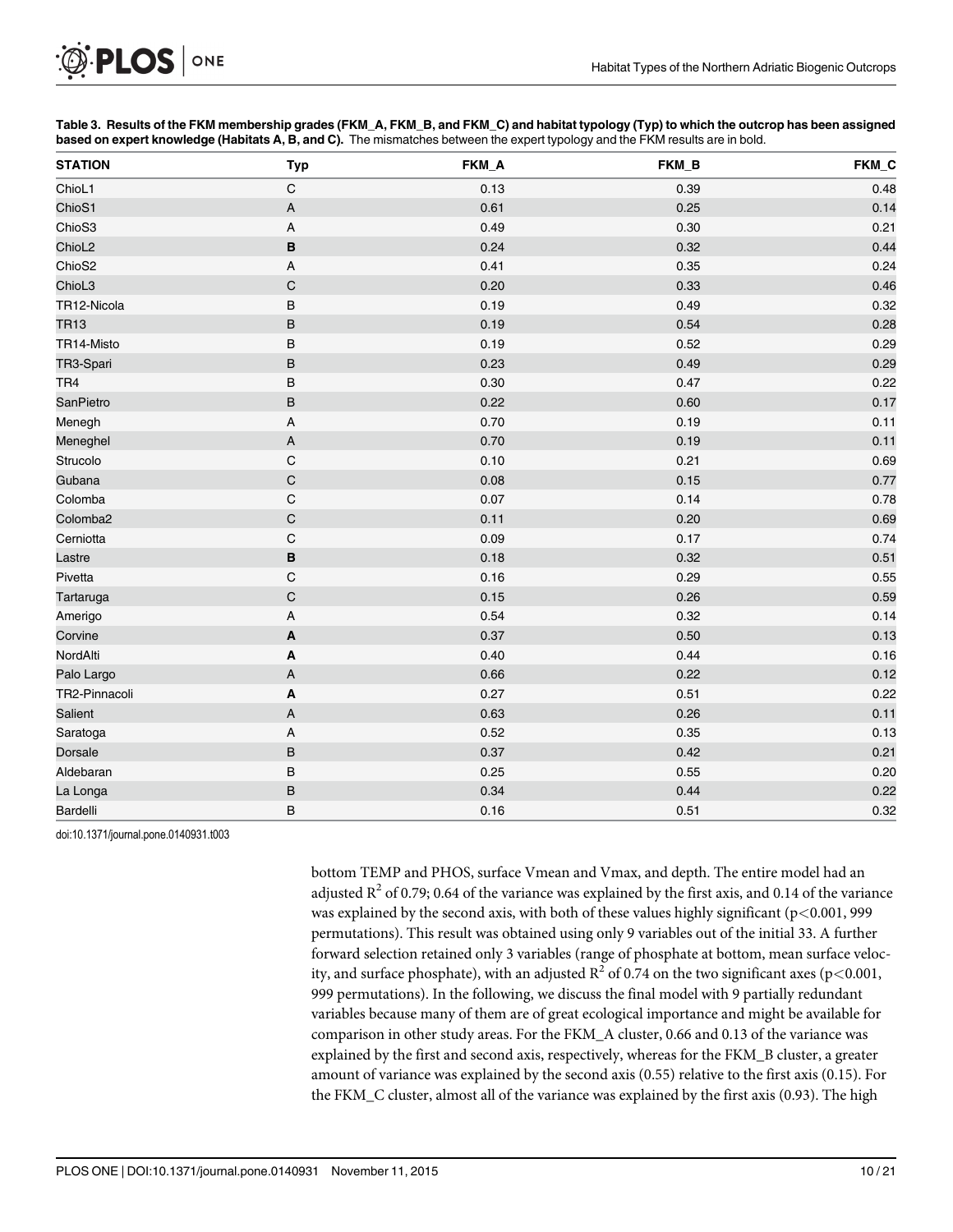<span id="page-10-0"></span>

RDA1

Fig 3. Final RDA model. Entire model adjusted to  $R^2 = 0.79$ , first axis adjusted  $R^2 = 0.64$ , second axis adjusted  $R^2 = 0.14$ . Both axes are significant at p<0.001 after 999 permutations (original copyright 2015).

doi:10.1371/journal.pone.0140931.g003

FKM A and high FKM C values were observed on opposite ends of the main gradient (Fig 3). This gradient was primarily from high median surface PHOS and high bottom PHOS range values, which are associated with high FKM\_A values, toward high depth and high surface salinity values, which are associated with high FKM\_C values. The FKM\_C sites were positioned offshore at a distance from the effects of river inputs, whereas the FKM\_A sites were those closest to the coastline and river inputs. The FKM\_B sites were somewhat in the middle of this gradient, but only a rather small fraction of their variance was explained by this gradient. The high range of PHOS may have been related to more shallow areas, where occasional inputs of high river flow can affect the entire water column. Moreover, the bottom sediments in the shallow areas may be easily resuspended by vertical mixing and turbulence caused by waves and wind. The high concentrations of PHOS at depth, which is a signature of remineralization, have previously been described for the northern Adriatic Sea [\[58,](#page-18-0)[87](#page-19-0)].

The second axis gradient mainly included the surface Vmean and Vmax, the median surface CPHL, the surface CPHL range, and the bottom TEMP range, with high FKM\_B membership grades associated with low values of these variables and FKM\_A membership grades associated with high values of these variables. The sites with high FKM\_B memberships presented more of an offshore distribution relative to the FKM\_A sites; thus, they were less influenced by riverine waters, which cause strong fluctuations in primary production because of seasonal fluctuations in river flow.

A portion of the variance could not be explained by our model, especially for the FKM\_B membership grades ( $S1$  Table). The distribution of high FKM\_B values ( $Fig 1$ ) revealed that several sites showing high FKM\_A and FKM\_B are located close to each other and many are also in the same cell within the 2.5 x 2.5 km grid on which the model was applied. Our resolution was constrained by the scarcity of available data; thus, it could not explain the observed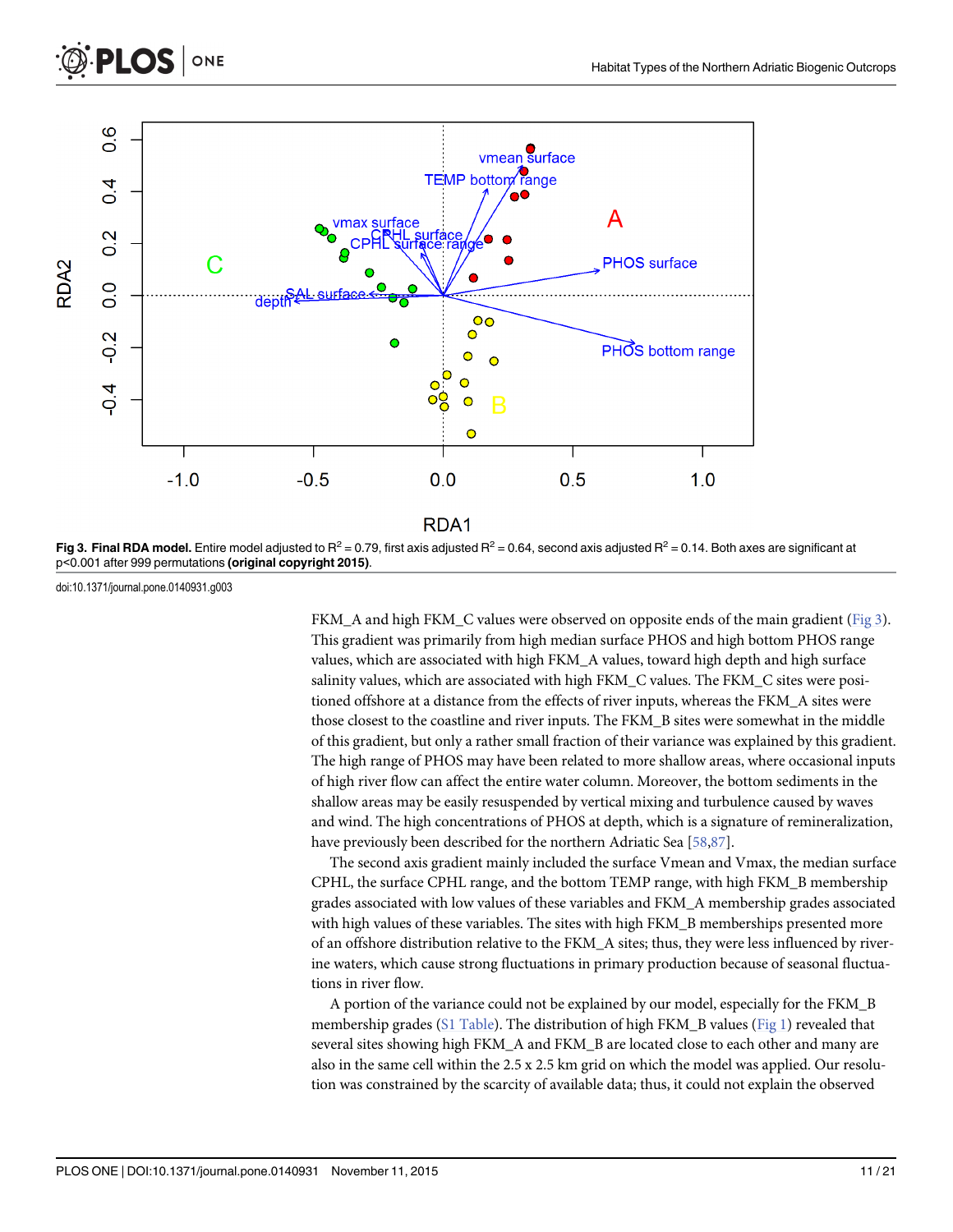Table 4. Portions of the variance explained by the three groups of variables (surface parsimonious model, bottom parsimonious model, and hydrodynamic parsimonious model) and depth. Only the effects of single groups, combinations of groups, and single groups conditioned to single groups and combinations of groups are shown. The (+) sign indicates that the variance is explained by that combination of variables. The (|) sign indicates that the variance explained by the group on the left is conditional on the variance explained by the group(s) on the right of the sign.

| <b>GROUP OF VARIABLES</b>        | adjusted $R^2$ | <b>GROUP OF VARIABLES</b>      | adjusted R <sup>2</sup> |
|----------------------------------|----------------|--------------------------------|-------------------------|
| Single groups                    |                | Conditional on 1 group         |                         |
| Surface                          | 0.67           | Surface Bottom                 | 0.09                    |
| <b>Bottom</b>                    | 0.63           | Surface Hydro                  | 0.48                    |
| Hydro                            | 0.29           | Surface Depth                  | 0.38                    |
| Depth                            | 0.33           | Bottom Surface                 | 0.05                    |
| <b>Combinations of 2 groups</b>  |                | Bottom Hydro                   | 0.39                    |
| Surface+Bottom                   | 0.72           | Bottom Depth                   | 0.30                    |
| Surface+Hydro                    | 0.78           | Hydro Surface                  | 0.11                    |
| Surface+Depth                    | 0.71           | Hydro Bottom                   | 0.06                    |
| Bottom+Hydro                     | 0.68           | Hydro Depth                    | 0.21                    |
| Bottom+Depth                     | 0.63           | Depth Surface                  | 0.04                    |
| Hydro+Depth                      | 0.54           | Depth Bottom                   | 0.00                    |
| <b>Combinations of 3 groups</b>  |                | Depth Hydro                    | 0.25                    |
| Surface+Bottom+Hydro             | 0.79           | <b>Conditional on 2 groups</b> |                         |
| Surface+Bottom+Depth             | 0.73           | Surface Hydro+Depth            | 0.23                    |
| Surface+Hydro+Depth              | 0.77           | Surface Bottom+Depth           | 0.10                    |
| Bottom+Hydro+Depth               | 0.70           | Surface Bottom+Hydro           | 0.11                    |
| All groups of variables          |                | Bottom Hydro+Depth             | 0.16                    |
| All                              | 0.79           | Bottom Surface+Depth           | 0.03                    |
| <b>Residuals (not explained)</b> |                | Bottom Surface+Hydro           | 0.02                    |
| Residuals                        | 0.21           | Hydro Surface+Depth            | 0.06                    |
| <b>Conditional on 3 groups</b>   |                | Hydro Bottom+Depth             | 0.07                    |
| Surface Bottom+Hydro+Depth       | 0.09           | Hydro Surface+Bottom           | 0.08                    |
| Bottom Surface+Hydro+Depth       | 0.02           | Depth Bottom+Hydro             | 0.01                    |
| Hydro Surface+Bottom+Depth       | 0.05           | Depth Surface+Hydro            | $-0.01$                 |
| Depth Surface+Bottom+Hydro       | 0.00           | Depth Surface+Bottom           | 0.02                    |

doi:10.1371/journal.pone.0140931.t004

<span id="page-11-0"></span>PLOS ONE

differences between these sites. Moreover, the sites that were poorly fit by our model were found at a distance from each other in different parts of the study domain. This result suggests that certain local factors (e.g., fishing, sedimentation regimes, and endogenous factors such as autocorrelations caused by the clumping/dispersion of organisms) might have contributed to the observed variance in the outcrops.

Our results show that the surface and bottom dynamics are not always decoupled because of the limited depth of the water column in the study area. Thus, appropriate surface or bottom environmental descriptors can provide nearly equivalent explanations of the observed gradients in the outcrops (Table 4) notwithstanding possible causal relationships, which are not accounted for by the RDA. The depth range of the study sites was between 12.4 and 26 m, and even the deepest layers of the water column can be influenced by surface dynamics. Moreover, the height of the outcrops ranged from 0.5 to 4.5 m, and biotic data were collected on horizontal surfaces on top of the outcrops, which further reduced the possible effects of depth on the assemblages. In the study area, surface heat loss and wind-driven mixing in autumn and winter tend to homogenize the water column, but intense pulses of freshwater from rivers can induce relevant vertical stratification due to a layer of less saline water at surface. In spring and early summer, the vertical profile of temperature and salinity is strongly stratified with a noticeable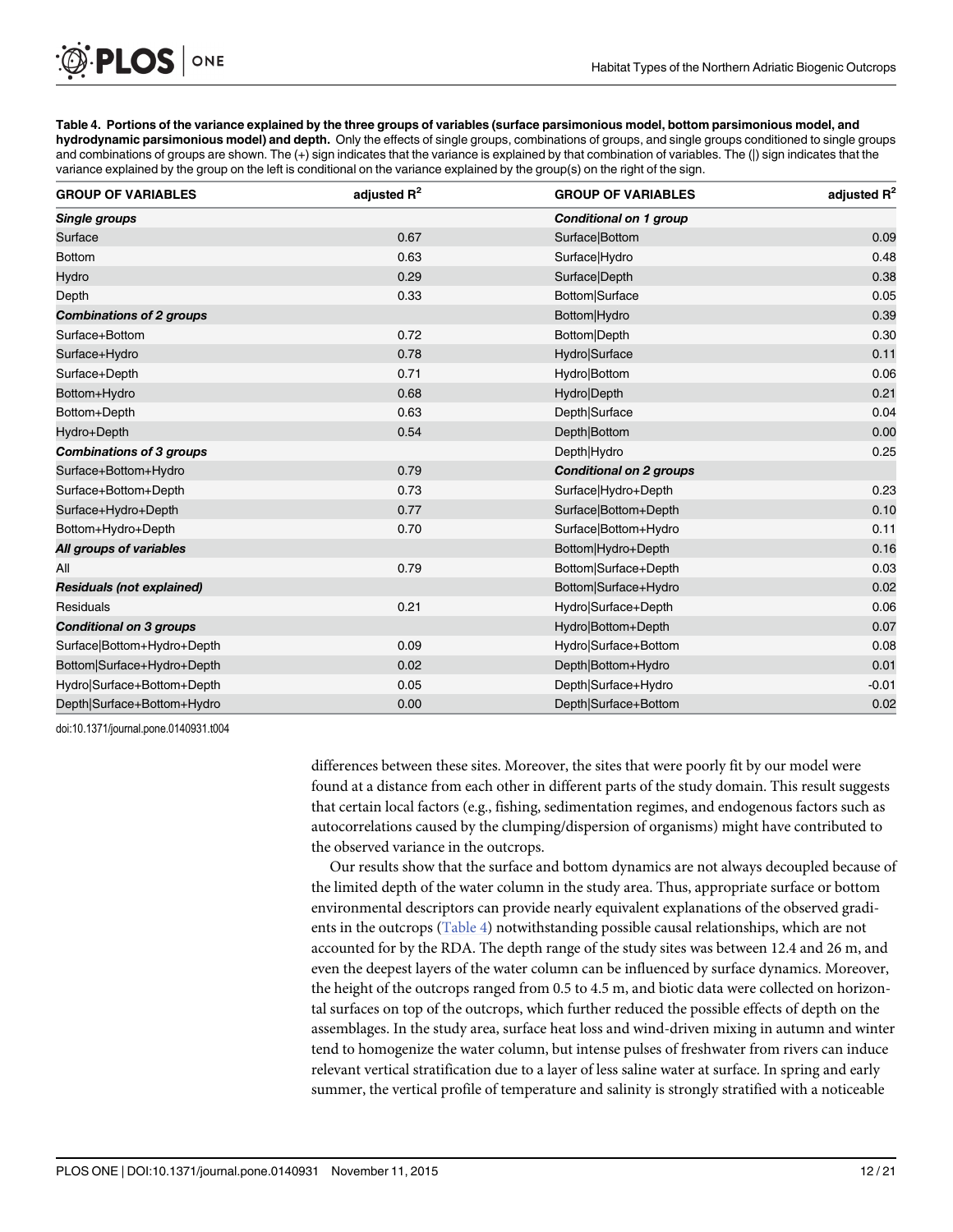<span id="page-12-0"></span>thermocline; however, after strong wind events, the stratification can be broken and the mixed layer can reach the deepest parts of the water column. These wind events are less frequent in spring/summer than in autumn/winter.

The high correlation of depth with selected surface and bottom environmental descriptors [\(Table 4\)](#page-11-0) reveals that coastal-related processes, such as river inflows, play an important role in structuring the assemblages of the outcrops, whereas other processes, such as coastal pollution and recreational and commercial fishing, might also have an important role. In particular, the outcrops are threatened by mechanical damage related to trawling, heavy bottom gear disturbances, and anchoring. These practices are particularly destructive because of their direct effects, and they also increase the turbidity and sedimentation rates, which negatively affect the structure and composition of the assemblages. Encrusting calcareous macroalgae and Polycitor adriaticus, which are species that characterize Habitat C, are negatively correlated with the mud content of sediment [\[22,](#page-17-0)[88\]](#page-19-0). In particular, P. *adriaticus* is found in undisturbed environments, and its populations are reduced or disappear at increased stress rates. Other tunicates, such as Aplidium conicum, which characterize Habitat B, are adversely affected by excessive sediment deposition, which causes burial and clogging of the siphons and the branchial wall [[88\]](#page-19-0). Finally, the additive action of silting and high hydrodynamism has injurious consequences because the suspended inorganic particles have a mechanically abrasive effect on living organisms [[89](#page-19-0)]. However, turfs are dominant in areas with increased sedimentation rates [[23](#page-17-0)[,79](#page-19-0),[90\]](#page-20-0). The abundance of encrusting sponges (i.e., Dictyonella incisa), which, together with turf algae, characterize Habitat A, increased with the mud and organic matter content of nearby sediment, whereas it decreased with increasing distance from the coast and increasing longitude and salinity [[22\]](#page-17-0).

Hydrodynamism appears to play an important role that is not shared among any of the other groups of variables [\(Table 4](#page-11-0)), and this result might be related to water renewal, advection in nutrient rich waters, variations in organism dispersal, and physical constraints on species that can cling onto the substrate. The sites with high FKM\_A memberships are found close to the coast; thus, they are strongly affected by coastal currents that flow westward and south-westward in the study area and are seasonally enhanced by surface river inputs and meteorological conditions (easterly winds). These shallower areas display more energetic hydrodynamics throughout the year, whereas the areas characterized by high FKM\_C membership appear to be occasionally affected by strong surface velocities that most likely do not affect the bottom assemblages because of the greater bottom depth. The FKM\_B sites appear to be related to areas of weaker hydrodynamism; however, an inspection of the hydrodynamic subset RDA [\(S3 Fig\)](#page-16-0) revealed that the FKM\_B variance explained by the hydrodynamic variables was negligible. Thus, we can conclude that hydrodynamic variables do not play a role in differentiating FKM\_B sites from the other two site clusters.

The onshore-offshore gradient is the most important gradient for explaining the variability of the assemblages growing over northern Adriatic biogenic outcrops because of the extent of coastal freshwater influence, which is the main driver of nutrient dynamics in the Northern Adriatic Sea, and the deepening of the water column in offshore sites, which lessens the sensitivity of the bottom population to certain surface dynamics (waves, surface) and is a proxy for the available light provided to the organisms growing on the outcrops. A less important gradient that is more difficult to explain according to the variables used in this study is confined to a coastal belt and differentiates two habitat types, FKM\_B and FKM\_A, with FKM\_A experiencing greater exposure to environmental variability.

#### Predictive model

The final RDA model that was produced with 9 variables was used to predict the fuzzy membership grades of the three clusters over the entire study domain. The high predicted values for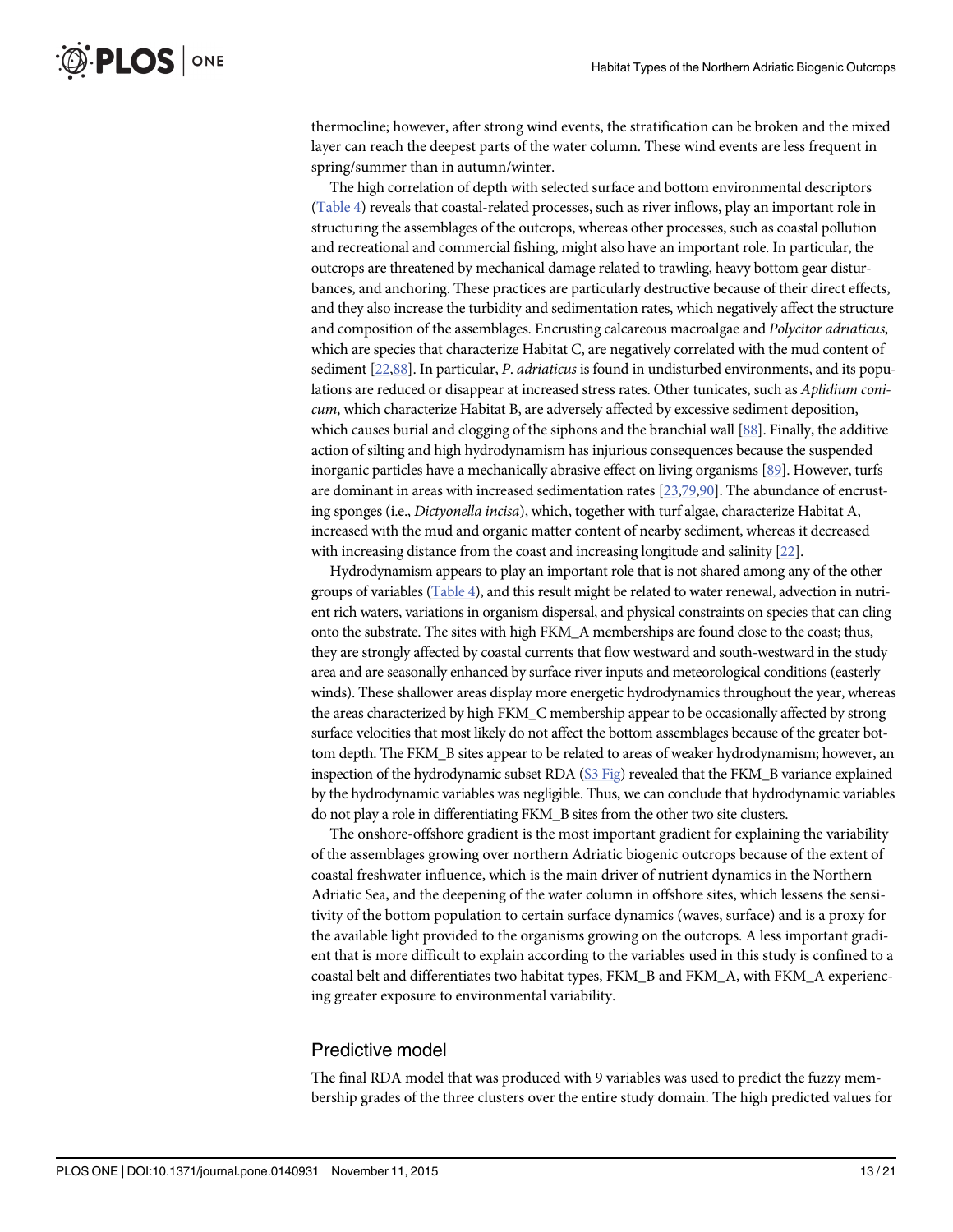<span id="page-13-0"></span>



Fig 4. Predicted FKM\_A memberships over the entire study area. Points show the sampling sites used in the present study. White = low membership and dark red = high membership.

each fuzzy membership grade were generally consistent among the areas where they were observed (Figs  $\frac{4}{5}$  $\frac{4}{5}$  $\frac{4}{5}$  and  $\frac{6}{5}$ ).

High FKM\_A memberships are predicted along the coast, particularly in the north-western and south-western study area  $(Fig 4)$ . The coastal belt in front of the Venice Lagoon and the Grado-Marano Lagoon are predicted to be less suitable for habitats in FKM\_A. A few cells with high predicted FKM\_A values are positioned in the Gulf of Trieste close to the mouth of the Isonzo River. In general, high FKM\_A memberships appear to favor areas close to freshwater sources and areas at shallow bottom depths.

High FKM\_C values are predicted offshore, at far distances from rivers and in deeper areas [\(Fig 5\)](#page-14-0). In addition, the majority of the Gulf of Trieste as well as the coastal belt in front of the Venice Lagoon appear to be suitable for this cluster. The higher suitability of FKM\_C compared with FKM\_A in front of the Venice Lagoon might be a result of the buffer effect of the lagoon, which acts as a filter for high-nutrient loads transported to the lagoon from freshwater and from industrial and residential wastes [[91,92](#page-20-0)].

FKM\_B is predicted to occur close to the areas where this cluster has been observed, particu-larly in front of the Grado-Marano Lagoon [\(Fig 1\)](#page-3-0). Nevertheless, the "intermediate" characteristics of the macrobenthic populations on the reefs of this cluster and its lower fit in the final RDA model compared with that of the other two clusters increase its likelihood in areas of the study domain where FKM\_A or FKM\_C (or both) are not predicted at high values [\(Fig 6](#page-15-0)). Areas of transition are a natural feature of the marine environment and may include a mixture of habitats and species.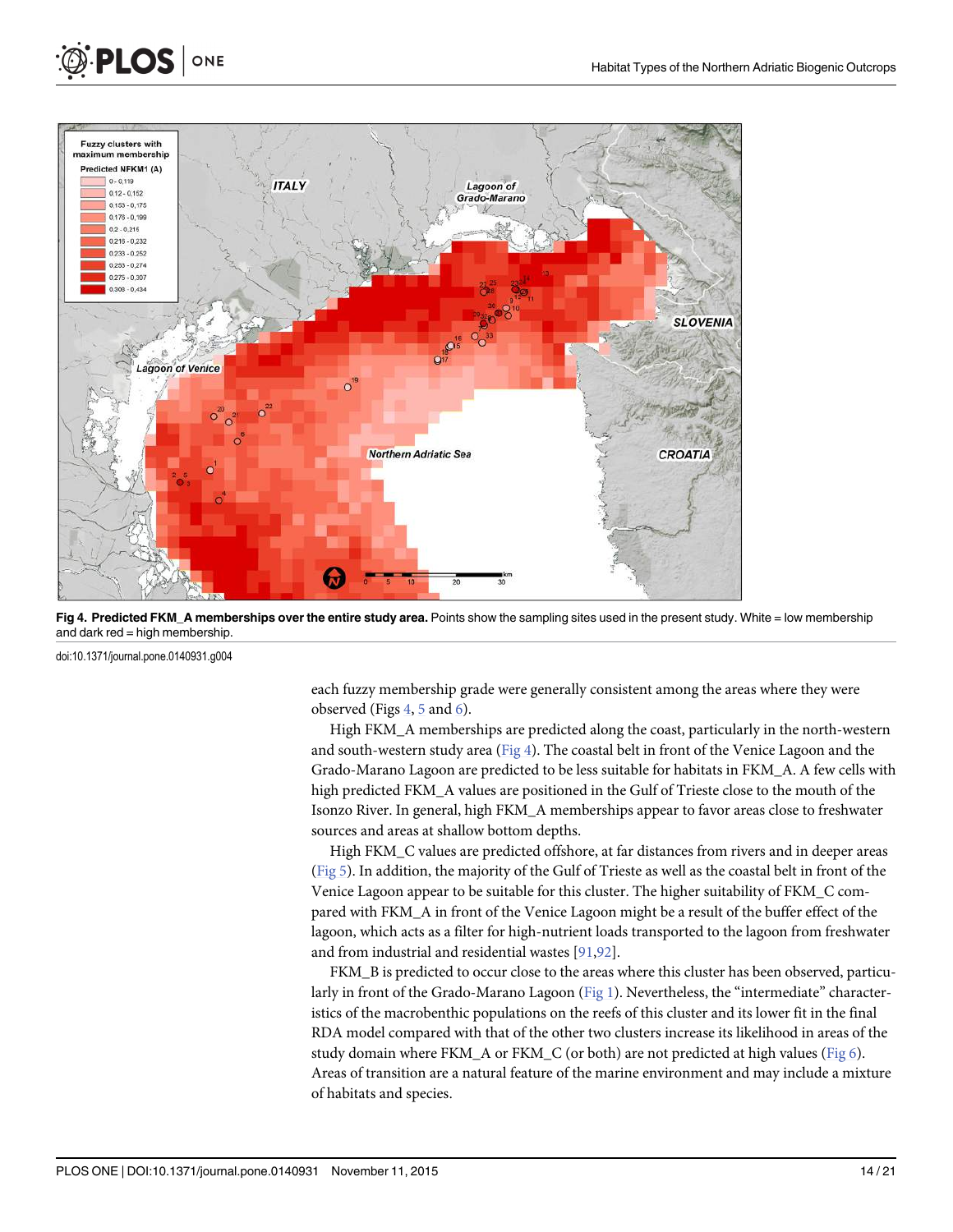<span id="page-14-0"></span>



[Fig 5. P](#page-13-0)redicted FKM\_C memberships over the entire study area. Points show the sampling sites used in the present study. White = low membership and dark green = high membership.

The proposed model, that applies to the Italian side of the Northern Adriatic, and the actual occurrence of Habitat A, B, or C in the areas predicted by the model should be assessed with new samplings. Nevertheless, a major constraint that was not included in the model is the presence of a hard substrate. The presence or absence of a hard substrate is critical for the development of epibenthic communities; however, a complete cartography of substrate types in the study area is not available. Thus, our results might be helpful for defining areas worthy of exploration in further research projects.

Because mapping and comparing habitats across geographic regions is a key component of the classification process  $[15,17]$  $[15,17]$ , the habitats derived from this study may be suitable for application in studies focused on other geographic areas. The Apulia continental shelf coralligenous outcrops fall into the "bank" category, which is similar to those in the northern Adriatic, and both contain the same features: isolated blocks randomly scattered on the soft bottom and clusters of blocks or ridges with several meters of lateral continuity [\[7,](#page-16-0)[23\]](#page-17-0). These features could represent distinct phases of morphological development [\[7](#page-16-0)]. Outcrops with columnar shapes resembling small patch reefs also characterize the bottom off southeast Sicily [[6\]](#page-16-0). If we consider the biotic component, the Apulian outcrops are colonized by coralline algae associated with organisms that also characterize the proposed habitats of the northern Adriatic; however, some of these outcrops show an additional "erect ramified" animal layer, thus representing a fourth complex habitat. The absence of larger bryozoans and gorgonians in the studied area is most likely related to the increased sediment resuspension, the reduced surface of colonization, and the high water turbidity.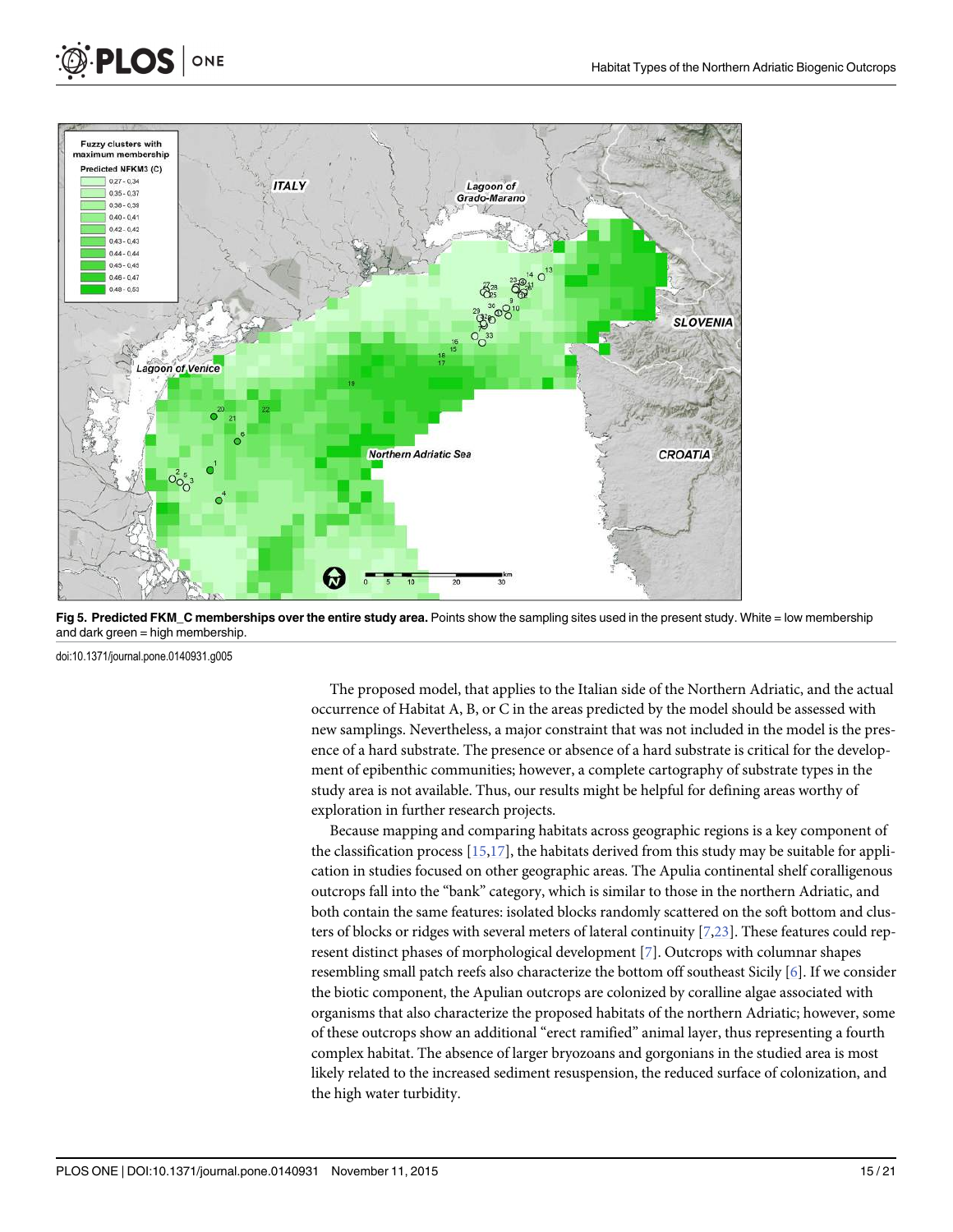<span id="page-15-0"></span>



[Fig 6. P](#page-13-0)redicted FKM\_B memberships over the entire study area. Points show the sampling sites used in the present study. White = low membership and dark blue = high membership.

Information on marine habitats must play a major role in ecosystem-based management promoted at national and international levels [\[93,94\]](#page-20-0). The three habitats proposed here are easy to identify in the field, and we have related these habitats to different environmental features (i.e., geography, nutrients, salinity, and temperature). We have also developed a predictive model based on environmental features, thus providing a large-scale probabilistic model of the presence of these different habitats in the northern Adriatic basin.

# Supporting Information

[S1 Checklist.](http://www.plosone.org/article/fetchSingleRepresentation.action?uri=info:doi/10.1371/journal.pone.0140931.s001) Macroalgae reference checklist. (XLS)

[S2 Checklist.](http://www.plosone.org/article/fetchSingleRepresentation.action?uri=info:doi/10.1371/journal.pone.0140931.s002) Epibenthic fauna reference checklist. (XLS)

[S1 Fig.](http://www.plosone.org/article/fetchSingleRepresentation.action?uri=info:doi/10.1371/journal.pone.0140931.s003) Surface chemical-physical parsimonious RDA model. The adjusted  $R^2$  value for the entire model is 0.67, with 0.60 on the first axis and 0.07 on the second axis. Both axes are significant ( $p<0.01$ , 999 permutations). (TIFF)

[S2 Fig.](http://www.plosone.org/article/fetchSingleRepresentation.action?uri=info:doi/10.1371/journal.pone.0140931.s004) Bottom chemical-physical parsimonious RDA model. The adjusted  $R^2$  value for the entire model is 0.63, with 0.58 on the first axis and 0.03 on the second axis. Both axes are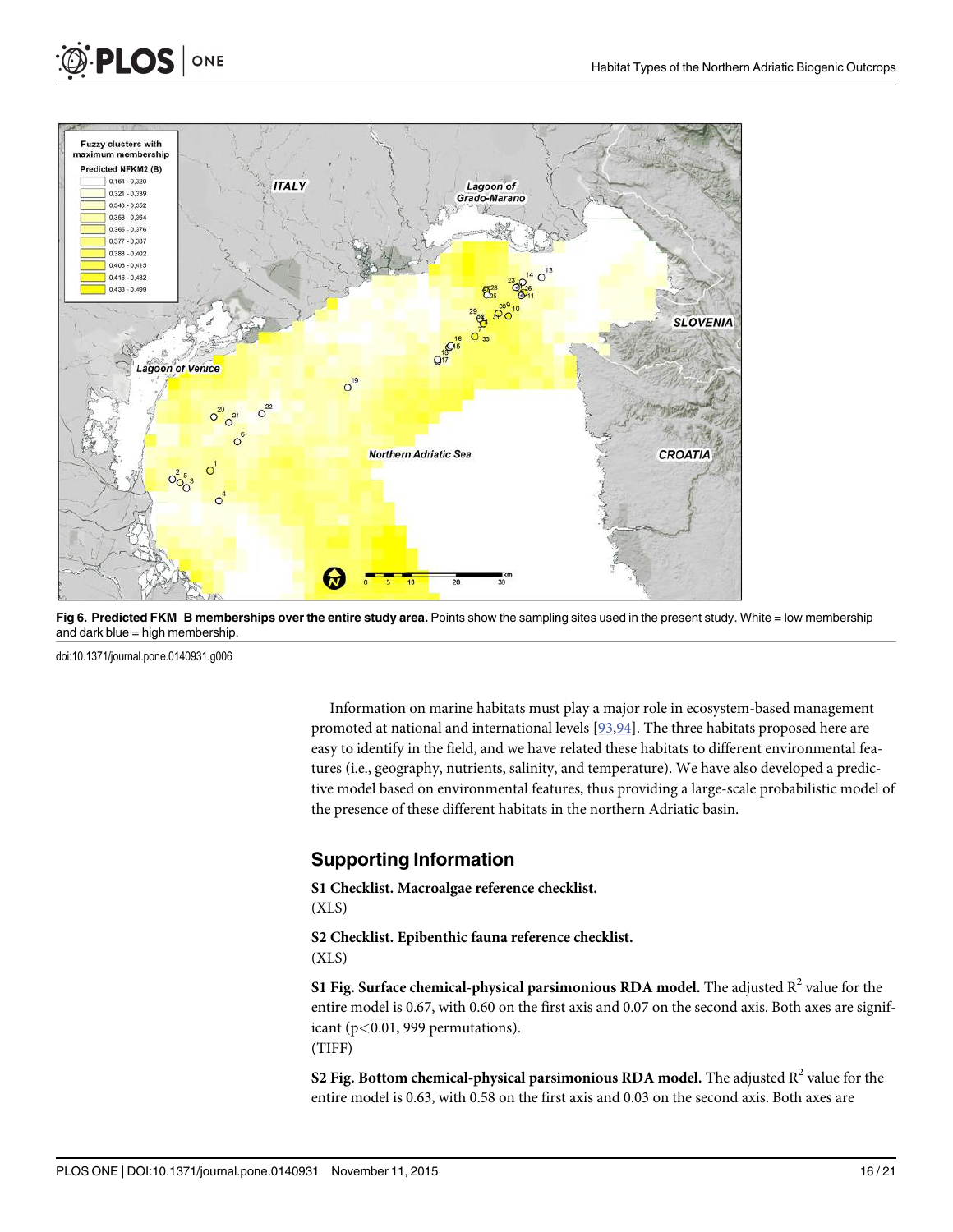<span id="page-16-0"></span>significant ( $p<0.05$ , 999 permutations). (TIFF)

[S3 Fig.](http://www.plosone.org/article/fetchSingleRepresentation.action?uri=info:doi/10.1371/journal.pone.0140931.s005) Hydrodynamic parsimonious RDA model. The first (and only significant) axis (p<0.001, 999 permutations) has an adjusted  $R^2 = 0.26$ . (TIFF)

[S1 Table](http://www.plosone.org/article/fetchSingleRepresentation.action?uri=info:doi/10.1371/journal.pone.0140931.s006). Fraction of the variance explained in the sampling sites. FKM is the fuzzy cluster with the highest membership at each site. RDA1 and RDA2 are the fractions of the variance explained by each axis, and TOT is the total fraction of the variance explained by the entire model.

(DOC)

#### Author Contributions

Conceived and designed the experiments: AF SK VB CS. Performed the experiments: AF SK GG SQ VB. Analyzed the data: AF SK DC CM SM GG SQ VB. Contributed reagents/materials/ analysis tools: SQ VB CS. Wrote the paper: AF SK EB VB.

#### References

- [1.](#page-1-0) Ballesteros E. Mediterranean coralligenous assemblages: a synthesis of present knowledge. Oceanogr Mar Biol Annu Rev. 2006; 44: 23–195.
- 2. Bosence DWJ. Coralline algal reef frameworks. J Geol Soc Lond. 1983; 140: 365–376.
- 3. Bosence DWJ. The "coralligène" of the Mediterranean—a recent analogue for tertiary coralline algal limestones. In: Toomey DF, Nicketi MH, editors. Paleoalgology: contemporary research and applications. Heidelberg: Springer-Verlag; 1985. pp. 216–225.
- 4. Di Geronimo I, Di Geronimo R, Rosso A, Sanfilippo R. Structural and taphonomic analysis of a columnar coralline algal build-up from SE Sicily. Geobios Mem Spec. 2001; 35: 86–95.
- 5. Di Geronimo I, Di Geronimo R, Improta S, Rosso A, Sanfilippo R. Preliminary observation on a columnar coralline build-up from off SE Sicily. Biologia Marina Mediterranea. 2001; 8: 229–237.
- [6.](#page-14-0) Di Geronimo I, Di Geronimo R, Rosso A, Sanfilippo R. Structural and taphonomic analyses of a columnar coralline algal build-up from SE Sicily. Geobios. 2002; 24: 86–95.
- [7.](#page-1-0) Bracchi V, Savini A, Marchese F, Palamara S, Basso D, Corselli C. Coralligenous habitat in the Mediterranean Sea: a geomorphological description from remote data. Ital J Geosci. 2015; 134.
- 8. Pérès J, Picard JM. Nouveau manuel de bionomie benthique de la mer Méditerranée. Recueil des Travaux de la Station Marine d'Endoume 1964; 31: 1–131.
- [9.](#page-1-0) Laborel J. Marine biogenic constructions in the Mediterranean. Scientific Reports of Port-Cros National Park 1987; 13: 97–126.
- [10.](#page-1-0) UNEP-MAP-RAC/SPA. Action plan for the conservation of the coralligenous and other calcareous bioconcretions in the Mediterranean Sea. Tunis: RAC/SPA; 2008.
- [11.](#page-1-0) Kipson S, Fourt M, Teixidó N, Cebrian E, Casas E, Ballesteros M, et al. Rapid biodiversity assessment and monitoring method for highly diverse benthic communities: a case study of Mediterranean coralligenous outcrops. PLoS One. 2011; 6: e27103. doi: [10.1371/journal.pone.0027103](http://dx.doi.org/10.1371/journal.pone.0027103) PMID: [22073264](http://www.ncbi.nlm.nih.gov/pubmed/22073264)
- [12.](#page-1-0) Salomidi M, Katsanevakis S, Borja A, Braeckman D, Damalas D, Galparsoro I, et al. Assessment of goods and services, vulnerability, and conservation status of European seabed biotopes: a stepping stone towards ecosystem-based marine spatial management. Mediterr Mar Sci. 2012; 13: 49–88.
- [13.](#page-1-0) Canals M, Ballesteros E. Production of carbonate sediments by phytobenthic communities in the Mallorca-Minorca Shelf, northwestern Mediterranean Sea. Deep Sea Res Part II. 1997; 44: 611–629.
- [14.](#page-1-0) Martin CS, Giannoulaki M, De Leo F, Scardi M, Salomidi M, Knitweiss L, et al. Coralligenous and maerl habitats: predictive modelling to identify their spatial distributions across the Mediterranean Sea. Sci Rep. 2014; 4: 5073.
- [15.](#page-1-0) Costello MJ. To know, research, manage, and conserve marine biodiversity. Oceanis. 2001; 24: 25– 49.
- [16.](#page-1-0) Diaz RJ, Solan M, Valente RM. A review of approaches for classifying benthic habitats and evaluating habitat quality. J Environ Manag. 2004; 73: 165–181.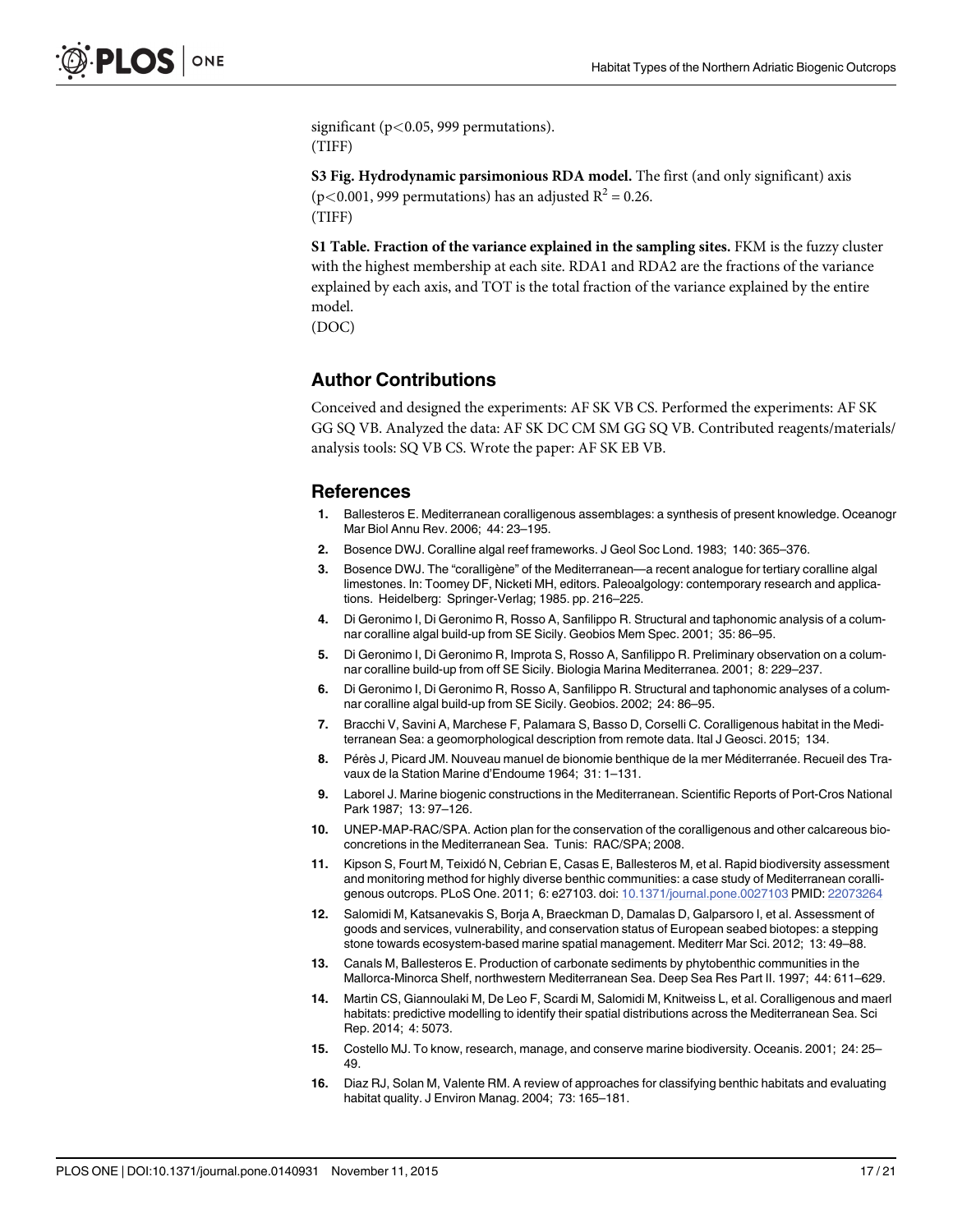- <span id="page-17-0"></span>[17.](#page-1-0) Costello MJ, Emblow C. A classification of inshore marine biotopes. In: Wilson JG, editor. The intertidal ecosystem: the value of Ireland's shores. Dublin: Royal Irish Academy; 2005. p 25–35.
- [18.](#page-1-0) Moss D, Wyatt BK. The CORINE biotopes project: a database for conservation of nature and wildlife in the European community. Appl Geogr. 1994; 14: 327–349.
- [19.](#page-1-0) Borg JA, Schembri PJ. Alignment of marine habitat data of the Maltese Islands to conform to the requirements of the EU habitats directive (Council Directive 92/43/EEC). [Report Commissioned by the Malta Environment and Planning Authority]. Malta: Independent Consultants; 2002. 136pp + Figs 1- 23Sarà M. 1969. Il coralligeno pugliese e I suoi rapporti con l'ittiofauna. Bollett. Mus. Istit. Biol. Univ. Genova 37: 27–33
- [20.](#page-1-0) Davies CE, Moss D. EUNIS habitat classification. Final report to the European Topic Center on Nature Conservation. Copenhagen: European Environment Agency; 1999.
- [21.](#page-2-0) Casellato S, Stefanon A. Coralligenous habitat in the northern Adriatic Sea: an overview. Mar Ecol. 2008; 29: 321–341.
- [22.](#page-2-0) Ponti M, Fava F, Abbiati M. Spatial-temporal variability of epibenthic assemblages on subtidal biogenic reefs in the northern Adriatic Sea. Mar Biol. 2011; 158: 1447–1459.
- [23.](#page-2-0) Curiel D, Falace A, Bandelj V, Kaleb S, Solidoro C, Ballesteros E. Spatial variability of macroalgal coralligenous assemblages on biogenic reefs in the northern Adriatic Sea Bot Mar. 2012; 55: 625–638.
- [24.](#page-2-0) Elith J, Phillips SJ, Hastie T, Dudık M, Chee Y, Yates CJ. A statistical explanation of MaxEnt for ecologists. Divers Distrib. 2011; 17: 43–57.
- [25.](#page-2-0) Guisan A, Zimmermann NE. Predictive habitat distribution models in ecology. Ecol Model. 2000; 135: 147–186.
- [26.](#page-2-0) Franklin J, Miller J. Statistical methods—modern regression. In: Franklin J, editor. Spatial inference and prediction with biogeographical data. Cambridge: Cambridge University Press; 2009. p. 113–153.
- [27.](#page-2-0) Davies AJ, Guinotte JM. Global habitat suitability for framework-forming cold-water corals. PLoS ONE. 2011; 6: e18483. doi: [10.1371/journal.pone.0018483](http://dx.doi.org/10.1371/journal.pone.0018483) PMID: [21525990](http://www.ncbi.nlm.nih.gov/pubmed/21525990)
- [28.](#page-2-0) Giakoumi S, Sini M, Gerovasileiou V, Mazor T, Beher J, Possingham HP, et al. Ecoregion-based conservation planning in the Mediterranean: dealing with large-scale heterogeneity. PLoS One. 2013; 8: e76449. doi: [10.1371/journal.pone.0076449](http://dx.doi.org/10.1371/journal.pone.0076449) PMID: [24155901](http://www.ncbi.nlm.nih.gov/pubmed/24155901)
- [29.](#page-2-0) Artegiani A, Bregant D, Paschini E, Pinardi N, Raicich F, Russo A. The Adriatic Sea general circulation. Part II: baroclinic circulation structure. J Phys Oceanogr. 1997; 27: 1515–1532.
- [30.](#page-2-0) Russo A, Artegiani A. Adriatic Sea hydrography. Sci Mar. 1996; 60: 33–43.
- [31.](#page-2-0) Zore-Armanda M. Water exchange between the Adriatic Sea and Eastern Mediterranean. Deep Sea Res. 1969; 16: 171–178.
- [32.](#page-2-0) Burba N, Cabrini M, Del Negro P, Fonda Umani S, Dilani L. Variazioni stagionali del rapporto N/P nel Golfo di Trieste. In: Albertelli G, Cataneo-Vietti R, Picazzo M, editors. Atti X Congresso Associazione Italiana Oceanologia Limnologia, Alassio, 1994; p. 333–344.
- [33.](#page-2-0) Braga G, Stefanon A. Beachrock e Alto Adriatico: aspetti paleogeografici, climatici, morfologici ed ecologici del problema. Atti Istit Ven.Sci, Lett Art, Class Sci Mat Nat. 1969; 77: 351–361.
- 34. Stefanon A. Formazioni rocciose del bacino dell'Alto Adriatico. Atti Istit Ven Sci Lett Arti 1967; 125: 79– 89.
- 35. Stefanon A. The role of beachrock in the study of the evolution of the North Adriatic Sea. Mem Biogeogr Adriat. 1970; 8: 79–99.
- [36.](#page-2-0) Newton R, Stefanon A. The 'Tegnue de Ciosa' area: patch reefs in the Northern Adriatic Sea. Mar Geol. 1975; 8: 27–33.
- [37.](#page-2-0) Colantoni P, Gabbianelli G, Ceffa L, Ceccolini C. Bottom features and gas seepages in the Adriatic Sea. In: Proceedings V<sup>th</sup> International Conference on Gas in Marine Sediments, Bologna, 9-12 September, 1998, p. 28–31.
- 38. Conti A, Stefanon A, Zuppi GM. Gas seeps and rock formation in the northern Adriatic Sea. Cont Shelf Res. 2002; 22: 2333–2344.
- 39. Gordini E, Marocco R, Tunis G, Ramella R. The cemented deposits of the Trieste Gulf (Northern Adriatic Sea): areal distribution, geomorphologic characteristics and high resolution seismic survey. J Quat Sci. 2004; 17: 555–563.
- [40.](#page-2-0) Gordini E, Falace A, Kaleb S, Donda F, Marocco R, Tunis G. Methane-related carbonate cementation of marine sediments and related macroalgal coralligenous assemblages in the Northern Adriatic Sea. In: Harris PT, Baker EK, editors. Seafloor geomorphology as benthic habitat: geohab atlas of seafloor geomorphic features and benthic habitats. Amsterdam: Elsevier; 2012. p. 185–200.
- [41.](#page-2-0) Stefanon A, Zuppi GM. Recent carbonate rock formation in the Northern Adriatic Sea. Hydrogeologie. 2000; 4: 3–10.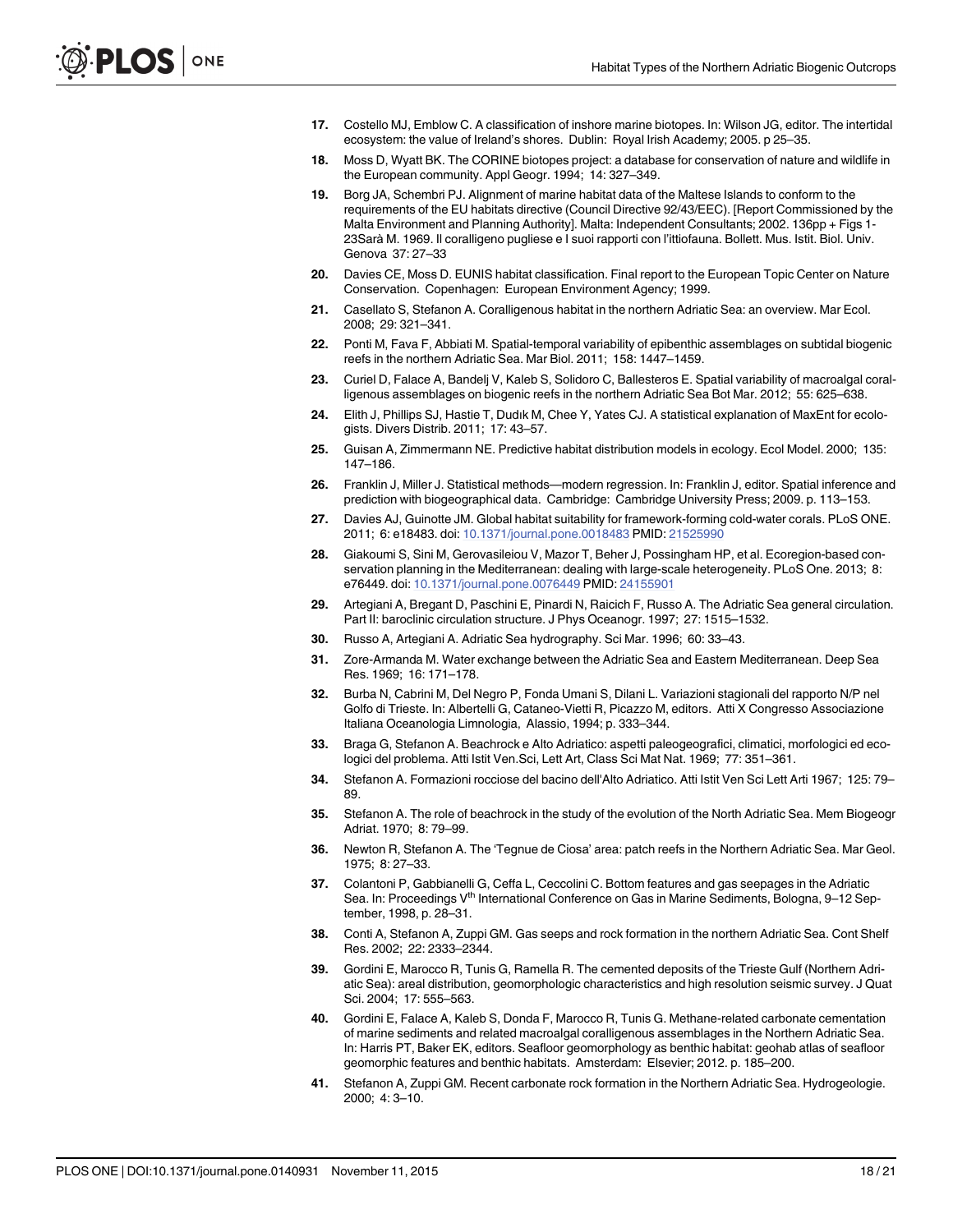- <span id="page-18-0"></span>[42.](#page-3-0) Curiel D, Orel G, Marzocchi M. Prime indagini sui popolamenti algali degli affioramenti rocciosi del Nord Adriatico. Boll Soc Adriat Sci. 2001; 80: 3–16.
- 43. Curiel D, Molin E. Comunità fitobentoniche di substrato solido. In: Agenzia Regionale per la Prevenzione e protezione Ambientale del Veneto ARPAV (eds.) Le tegnùe dell' Alto Adriatico: valorizzazione della risorsa marina attraverso lo studio di aree di pregio ambientale. Venice: ARPAV; 2010. p. 62–79.
- 44. Curiel D, Rismondo A, Miotti C, Checchin E, Dri C, Cecconi G, et al. Le macroalghe degli affioramenti rocciosi (tegnùe) del litorale veneto. Lavori Soc Ven Sc Nat. 2010; 35: 39–55.
- 45. Curiel D, Checchin E, Dri C, Miotti C, Rismondo A, Mizzan L, et al. Le macroalghe degli affioramenti rocciosi (tegnùe) antistanti le bocche di porto della Laguna di Venezia. Boll Mus Civ St. Nat Venezia 2010; 61: 5–20.
- [46.](#page-6-0) Ponti M, Mescalchin P. Meraviglie sommerse delle "Tegnùe". Guida alla scoperta degli organismi marini. Associazione "Tegnùe di Chioggia"—onlus. Imola: Editrice La Mandragora; 2008.
- [47.](#page-3-0) Solazzi A, Tolomio C. Alghe bentoniche delle "tegnue de Ciosa". Adriatico Nord-occidentale. Stud Trent Sci Nat. 1981; 58: 463–470.
- [48.](#page-3-0) Gabriele M, Bellot A, Gallotti D, Brunetti R. Sublittoral hard substrate communities of the northern Adriatic Sea. Cah Biol Mar. 1999; 40: 65–76.
- 49. Casellato S, Masiero L, Sichirollo E, Soresi S. Hidden secrets of the Northern Adriatic: ''Tegnùe", peculiar reefs. Cent Eur J Biol. 2007; 2: 122–136.
- 50. Casellato S, Sichirollo E, Cristofoli A, Masiero L, Soresi S. Biodiversita`delle ''tegnu`e" di Chioggia, zona di tutela biologica del Nord Adriatico. Biologia Marina Mediterranea. 2005; 12: 69–77.
- [51.](#page-5-0) Ponti M, Falace A, Rindi F, Fava F, Kaleb S. Beta diversity pattern in Northern Adriatic Coralligenous outcrops. In: Proceedings of the Second Mediterranean Symposium on the Conservation of Coralligenous and Other Calcareous Bio-concretions; 2014. p. 147–152.
- [52.](#page-3-0) Mizzan L. Malacocenosi e faune associate in due stazioni altoadriatiche a substrati solidi. Boll Mus Civ Stor Nat Ven. 1992; 41: 7–54.
- [53.](#page-3-0) Faresi L. Macrozoobenthos. In: Ciriaco S, Gordini E, editors. Trezze o "Grebeni": biotopi e geotopi dell'Alto Adriatico. Trieste: ArtGroup Trieste; 2010. p. 69–71.
- 54. ARPAV–Fondazione Musei Civici Venezia. Le tegnùe dell'Alto Adriatico: valorizzazione della risorsa marina attraverso lo studio di aree di pregio ambientale. Venice: Stamperia Cedit S.r.l.; 2010.
- [55.](#page-3-0) Magistrato Alle Acque di Venezia–Corila-SELC. Studio B.6.72 B/I. Attività di rilevamento per il monitoraggio degli effetti prodotti dalla costruzione delle opere alle bocche lagunari. Rapporto variabilità attesa. Area: Ecosistemi di Pregio. Macroattività: Affioramenti rocciosi, Tegnùe. 2006. Available: [http://pub.](http://pub.corila.it/DocumentiPubblici/Monitoraggio/13_MAVeCVN/RapportiValutazione/RapportoVariabilita00/Tegnue-RapportoVariabilita.pdf) [corila.it/DocumentiPubblici/Monitoraggio/13\\_MAVeCVN/RapportiValutazione/RapportoVariabilita00/](http://pub.corila.it/DocumentiPubblici/Monitoraggio/13_MAVeCVN/RapportiValutazione/RapportoVariabilita00/Tegnue-RapportoVariabilita.pdf) [Tegnue-RapportoVariabilita.pdf](http://pub.corila.it/DocumentiPubblici/Monitoraggio/13_MAVeCVN/RapportiValutazione/RapportoVariabilita00/Tegnue-RapportoVariabilita.pdf)
- [56.](#page-4-0) Bezdek JC. Pattern recognition with fuzzy objective function algorithms. New York: Plenum Press; 1981.
- [57.](#page-4-0) Ferraro MB, Giordani P. A toolbox for fuzzy clustering using the R programming language. Fuzzy Sets and Systems; 2015. In press, doi: [10.1016/j.fss.2015.05.001](http://dx.doi.org/10.1016/j.fss.2015.05.001)
- [58.](#page-4-0) Solidoro C, Bastianini M, Bandelj V, Codermatz R, Cossarini G, Melaku Canu D, Ravagnan E, et al. Current state, scales of variability, and trends of biogeochemical properties in the northern Adriatic Sea. J Geophys Res. 2009; 114: C07S91.
- [59.](#page-5-0) Querin S, Cossarini G, Solidoro C. Simulating the formation and fate of dense water in a mid latitude marginal sea during normal and warm winter conditions. J Geophys Res Oceans. 2013; 118: 885–900.
- [60.](#page-5-0) QGIS Development Team. QGIS geographic information system. Open Source Geospatial Foundation Project. 2015. Available: [http://qgis.osgeo.org.](http://qgis.osgeo.org)
- [61.](#page-5-0) van den Wollenberg AL. Redundancy analysis. An alternative for canonical correlation analysis. Psychometrika. 1977; 42: 207–219.
- [62.](#page-5-0) Rao CR. The use and interpretation of principal component analysis in applied research. Sankhyaá, Ser A. 1964; 26: 329–358.
- [63.](#page-5-0) Bandelj V, Solidoro C, Curiel D, Cossarini G, Melaku Canu D, Rismondo A. Fuzziness and heterogeneity of benthic metacommunities in a complex transitional system. PLoS One 2012; 7: e52395. doi: [10.](http://dx.doi.org/10.1371/journal.pone.0052395) [1371/journal.pone.0052395](http://dx.doi.org/10.1371/journal.pone.0052395) PMID: [23285023](http://www.ncbi.nlm.nih.gov/pubmed/23285023)
- [64.](#page-5-0) Legendre P, Gallagher ED. Ecologically meaningful transformations for ordination of species data. Oecologia. 2001; 129: 271–280.
- [65.](#page-5-0) Legendre P, Legendre L. Numerical ecology, 3rd ed. Developments in environmental modelling. Amsterdam: Elsevier; 2012.
- [66.](#page-5-0) McCune B. Influence of noisy environmental data on canonical correspondence analysis. Ecology. 1997; 78: 2617–2623.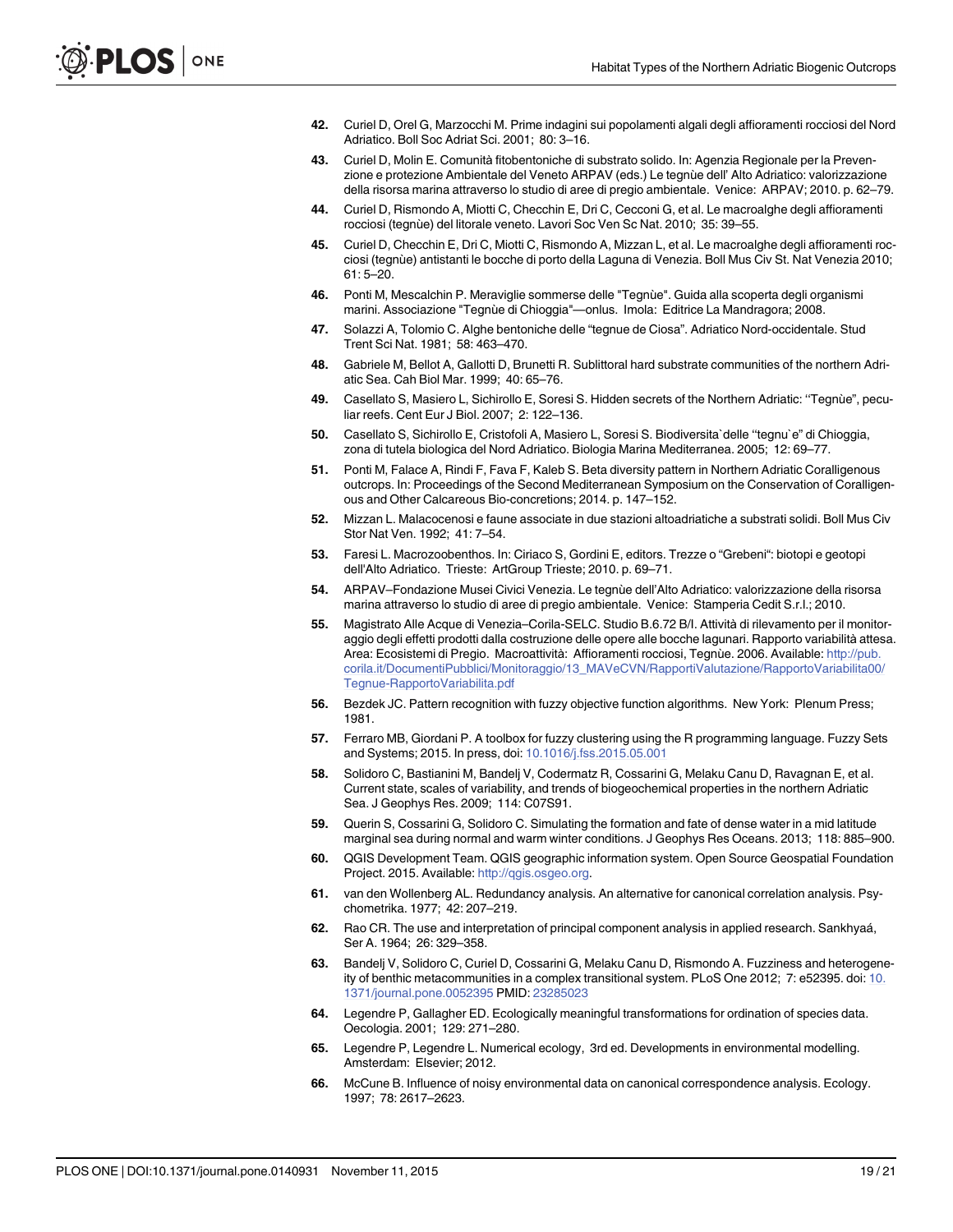- <span id="page-19-0"></span>[67.](#page-5-0) Peres-Neto PR, Legendre P, Dray S, Borcard D. Variation partitioning of species data matrices: estimation and comparison of fractions. Ecology. 2006; 87: 2614–2625. PMID: [17089669](http://www.ncbi.nlm.nih.gov/pubmed/17089669)
- [68.](#page-5-0) Blanchet FG, Legendre P, Borcard D. Forward selection of explanatory variables. Ecology. 2008; 89: 2623–2632. PMID: [18831183](http://www.ncbi.nlm.nih.gov/pubmed/18831183)
- [69.](#page-5-0) Borcard D, Legendre P, Drapeau P. Partialling out the spatial component of ecological variation. Ecology. 1992; 73: 1045–1055.
- [70.](#page-5-0) Oksanen J, Guillaume Blanchet F, Kindt R, Legendre P, Minchin PR, O'Hara RB, et al. vegan: community ecology package. R package version 2.2-1. 2015. Available: [http://CRAN.R-project.org/package=](http://CRAN.R-project.org/package=vegan) [vegan.](http://CRAN.R-project.org/package=vegan)
- [71.](#page-5-0) Dray S, Dufour AB. The ade4 package: implementing the duality diagram for ecologists. J Stat Software. 2007; 22: 1–20.
- [72.](#page-5-0) Dray S. spacemakeR: Spatial modelling. R package version 0.0-5/r113. 2013. Available: [http://R-](http://R-Forge.R-project.org/projects/sedar/)[Forge.R-project.org/projects/sedar/](http://R-Forge.R-project.org/projects/sedar/). Accessed: [http://www.gebco.net/data\\_and\\_products/gridded\\_](http://www.gebco.net/data_and_products/gridded_bathymetry_data/gebco_30_second_grid/) [bathymetry\\_data/gebco\\_30\\_second\\_grid/](http://www.gebco.net/data_and_products/gridded_bathymetry_data/gebco_30_second_grid/) British Oceanographic Data Center, Liverpool, U.K.
- [73.](#page-6-0) Falace A, Kaleb S, Curiel D. Implementazione dei S.I.C. marini italiani. Biologia Marina Mediterranea. 2009; 16: 82–83.
- 74. Falace A, Curiel D, Sfriso A. Study of the macrophyte assemblages and application of phytobenthic indices to assess the ecological status of the Marano-Grado Lagoon (Italy). Mar Ecol. 2009; 30: 480– 494.
- 75. Sfriso A, Curiel D. Check-list of marine seaweeds recorded in the last 20 years in the Venice lagoon and comparison with the previous records. Bot Mar. 2007; 50: 22–58.
- 76. Sfriso F, Curiel D, Rismondo A. The lagoon of Venice. In: Cecere E, Petrocelli A, Izzo G, Sfriso A, editors. Flora and vegetation of the Italian transitional water systems. Spinea: Ed. CORILA, Multigraf; 2009. p. 17–80.
- 77. Curiel D, Bellemo G, Marzocchi M, Iuri M, Scattolin M. Benthic marine algae of the inlets of the lagoon of Venice (Northern Adriatic Sea—Italy) concerning environmental conditions. Acta Adriat. 1999; 40: 111–121.
- [78.](#page-6-0) Curiel D, Miotti C, Marzocchi M. Distribuzione quali-quantitativa delle macroalghe dei moli foranei della Laguna di Venezia. Boll Mus Civ Stor Nat Ven. 2009; 59: 3–18.
- [79.](#page-6-0) Falace A, Alongi G, Cormaci M, Furnari G, Curiel D, Ester C, Petrocelli A. Changes in the benthic algae along the Adriatic Sea in the last three decades. Chem Ecol. 2010; 26: 77–90.
- [80.](#page-6-0) Boudouresque CF. Recherches de bionomie analytique, structurale et expérimentale sur les peuplements benthiques sciaphiles de Méditerranée Occidentale (fraction algale). Les peuplements sciaphiles de mode relativement calme sur substrats durs. Bulletin du Muséum d'Histoire Naturelle de Marseille 1973; 33: 147–225.
- 81. Ballesteros E. Els vegetals i la zonació litoral: espècies, comunitats i factors que influeixen en la seva distribució. Arxius Secció Ciències 101, 1–616. Barcelona: Institut d'Estudis Catalans; 1992.
- [82.](#page-6-0) Hong JS. Etude faunistique d'un fond de concrétionnement de type coralligène soumis à un gradient de pollution en Méditerranée nord-occidentale (Golfe de Fos). Doctoral Thesis, Université d'Aix-Marseille II. 1980.
- [83.](#page-6-0) Pérès J, Picard JM. Recherches sur les peuplements benthiques de la Méditerranée nord-orientale. Annales de l'Institut Océanographique de Monaco 1958; 34: 213–291.
- [84.](#page-6-0) Orlando-Bonaca M, Lipej L, Malej A, Francé J, Čermelj B, Bajt O, et al. Začetna presoja stanja slovenskega morja. Poročilo za člen 8 Okvirne direktive o morski strategiji (Initial assessment of Slovenian marine waters. Report for Article 8 of the MSFD). Report 140. Piran, Slovenia: Marine Biology Station, National Institute of Biology; 2012.
- [85.](#page-6-0) Bianchi CN. La biocostruzione negli ecosistemi marini e la biologia marina italiana. Biol. Mar. Mediterr. 2001; 8 (1): 112–130.
- [86.](#page-8-0) Ezekiel M. Methods of correlation analysis. New York: Wiley; 1930.
- [87.](#page-10-0) Solidoro C, Bandelj V, Barbieri P, Cossarini G, Fonda Umani S. Understanding dynamic of biogeochemical properties in the northern Adriatic Sea by using self-organizing maps and k-means clustering. J Geophys Res. 2007; 112: C07S90.
- [88.](#page-12-0) Naranjo SA, Carballo JL, Garcia-Gomez JC. Effects of environmental stress on ascidian populations in Algeciras Bay (southern Spain). Possible marine bioindicators? Mar Ecol Prog Ser. 1996; 144: 119– 131.
- [89.](#page-12-0) Carballo JL, Garcia-Gomez JC. The northeastern Atlantic species Mycale micracanthoxea Buiser & Van Soest 1977 (Porifera, Poccilosclerida) in the Strait of Gibraltar (southern Spain). Beaufortia. 1994; 44: 11–16.